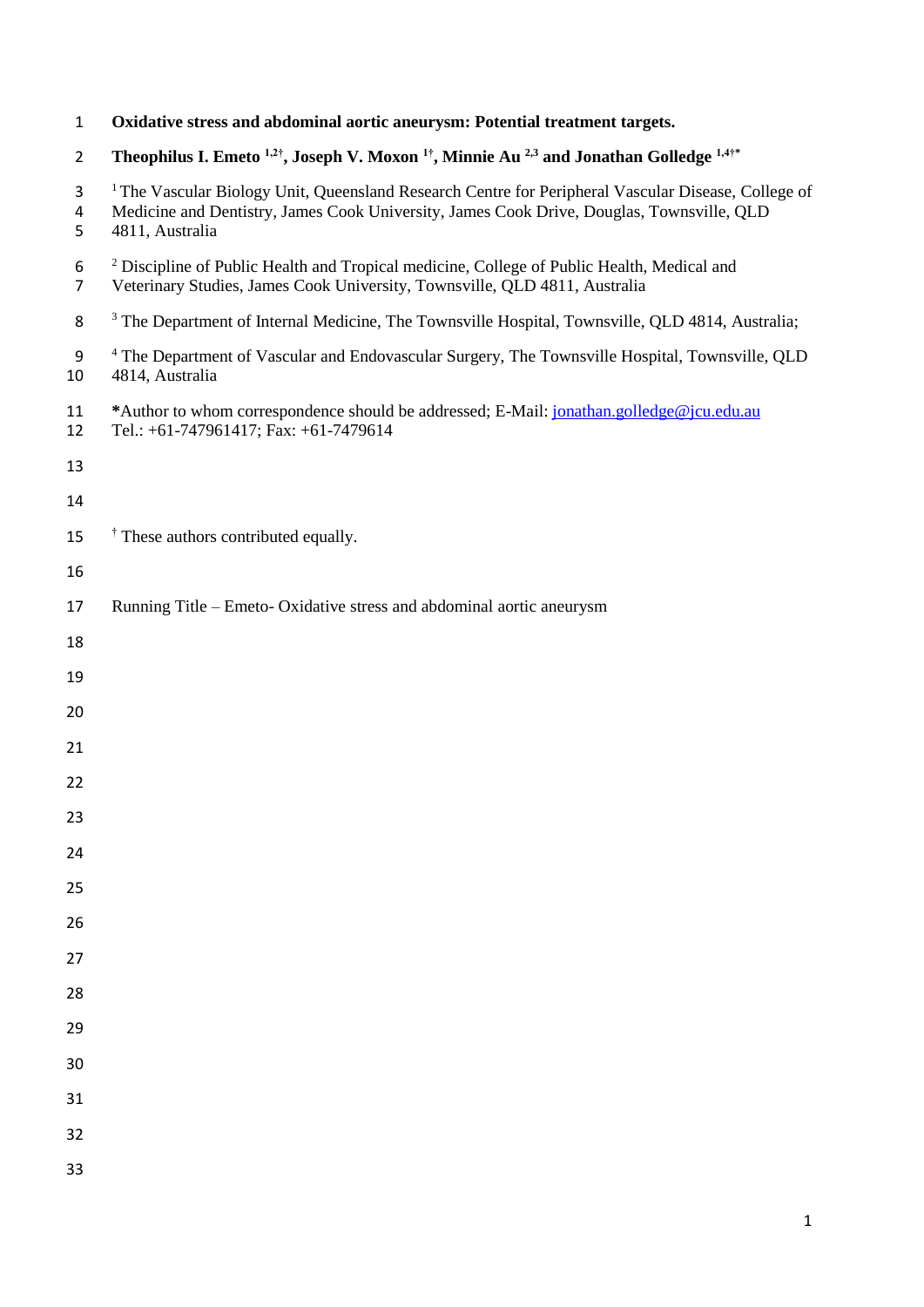# **Abstract**

| 36<br>37<br>38<br>39<br>40<br>41<br>42<br>43 | Abdominal aortic aneurysm (AAA) is a significant cause of mortality in older adults. A key<br>mechanism implicated in AAA pathogenesis is inflammation and the associated production of<br>reactive oxygen species (ROS) and oxidative stress. These have been suggested to promote<br>degradation of the extracellular matrix and vascular smooth muscle apoptosis. Experimental and<br>human association studies suggest that ROS can be favourably modified to limit AAA formation and<br>progression. In this article, we discuss mechanisms potentially linking ROS to AAA pathogenesis and<br>highlight potential treatment strategies targeting ROS. Currently, none of these strategies have been<br>shown to be effective in clinical practice. |
|----------------------------------------------|----------------------------------------------------------------------------------------------------------------------------------------------------------------------------------------------------------------------------------------------------------------------------------------------------------------------------------------------------------------------------------------------------------------------------------------------------------------------------------------------------------------------------------------------------------------------------------------------------------------------------------------------------------------------------------------------------------------------------------------------------------|
| 44                                           |                                                                                                                                                                                                                                                                                                                                                                                                                                                                                                                                                                                                                                                                                                                                                          |
| 45                                           |                                                                                                                                                                                                                                                                                                                                                                                                                                                                                                                                                                                                                                                                                                                                                          |
| 46                                           |                                                                                                                                                                                                                                                                                                                                                                                                                                                                                                                                                                                                                                                                                                                                                          |
| 47<br>48                                     | Key words- abdominal aortic aneurysm, pharmacotherapy, oxidative stress, clinical trial, and animal<br>models                                                                                                                                                                                                                                                                                                                                                                                                                                                                                                                                                                                                                                            |
| 49                                           |                                                                                                                                                                                                                                                                                                                                                                                                                                                                                                                                                                                                                                                                                                                                                          |
| 50                                           |                                                                                                                                                                                                                                                                                                                                                                                                                                                                                                                                                                                                                                                                                                                                                          |
| 51                                           |                                                                                                                                                                                                                                                                                                                                                                                                                                                                                                                                                                                                                                                                                                                                                          |
| 52                                           |                                                                                                                                                                                                                                                                                                                                                                                                                                                                                                                                                                                                                                                                                                                                                          |
| 53                                           |                                                                                                                                                                                                                                                                                                                                                                                                                                                                                                                                                                                                                                                                                                                                                          |
| 54                                           |                                                                                                                                                                                                                                                                                                                                                                                                                                                                                                                                                                                                                                                                                                                                                          |
| 55                                           |                                                                                                                                                                                                                                                                                                                                                                                                                                                                                                                                                                                                                                                                                                                                                          |
| 56                                           |                                                                                                                                                                                                                                                                                                                                                                                                                                                                                                                                                                                                                                                                                                                                                          |
| 57                                           |                                                                                                                                                                                                                                                                                                                                                                                                                                                                                                                                                                                                                                                                                                                                                          |
| 58                                           |                                                                                                                                                                                                                                                                                                                                                                                                                                                                                                                                                                                                                                                                                                                                                          |
| 59                                           |                                                                                                                                                                                                                                                                                                                                                                                                                                                                                                                                                                                                                                                                                                                                                          |
| 60                                           |                                                                                                                                                                                                                                                                                                                                                                                                                                                                                                                                                                                                                                                                                                                                                          |
| 61                                           |                                                                                                                                                                                                                                                                                                                                                                                                                                                                                                                                                                                                                                                                                                                                                          |
| 62                                           |                                                                                                                                                                                                                                                                                                                                                                                                                                                                                                                                                                                                                                                                                                                                                          |
| 63                                           |                                                                                                                                                                                                                                                                                                                                                                                                                                                                                                                                                                                                                                                                                                                                                          |
| 64                                           |                                                                                                                                                                                                                                                                                                                                                                                                                                                                                                                                                                                                                                                                                                                                                          |
| 65                                           |                                                                                                                                                                                                                                                                                                                                                                                                                                                                                                                                                                                                                                                                                                                                                          |
|                                              |                                                                                                                                                                                                                                                                                                                                                                                                                                                                                                                                                                                                                                                                                                                                                          |
| 66                                           |                                                                                                                                                                                                                                                                                                                                                                                                                                                                                                                                                                                                                                                                                                                                                          |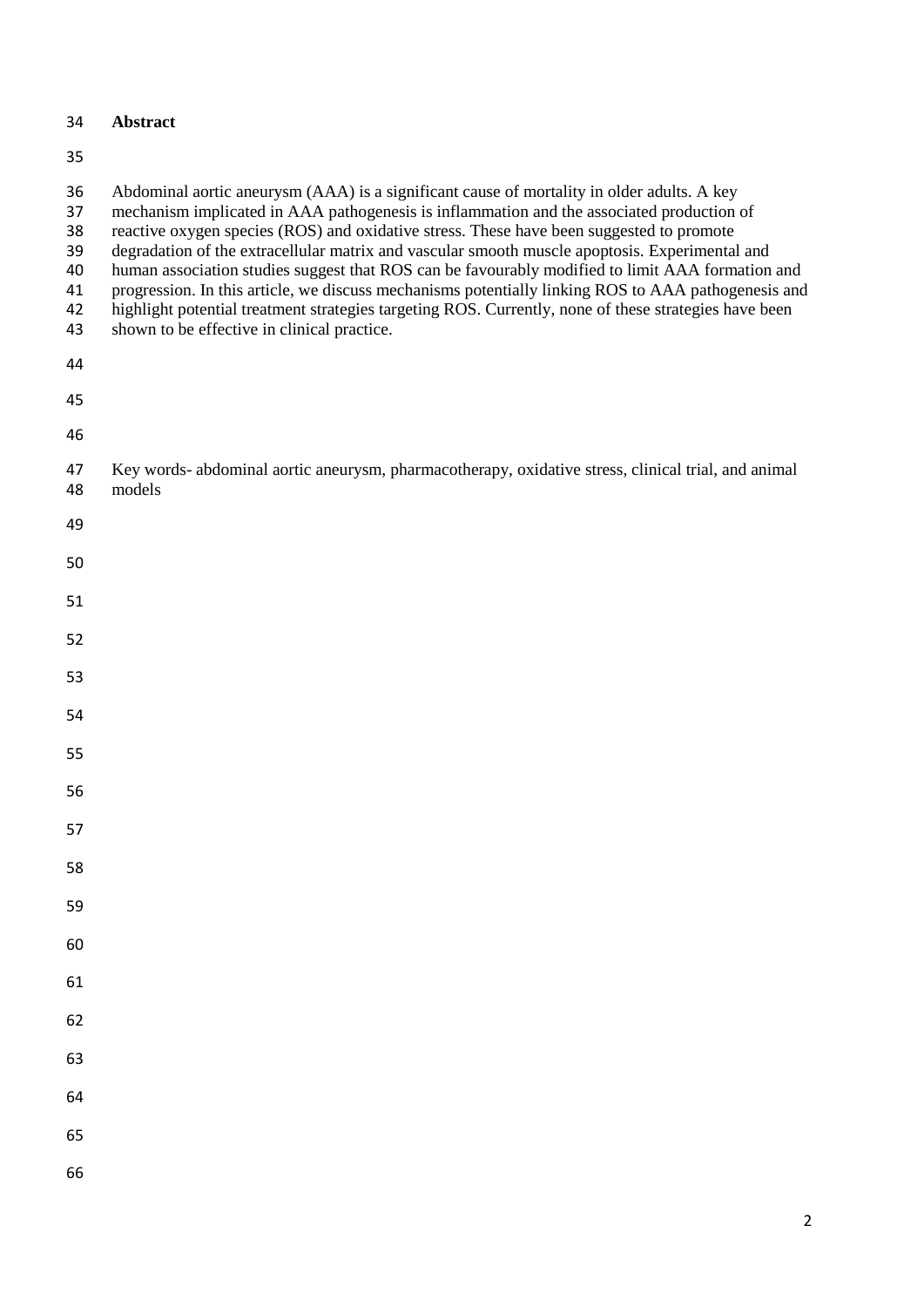### **Introduction**

- Abdominal aortic aneurysm (AAA) is a degenerative disease of the aorta common in people aged >
- 65 years.(1, 2) AAA is usually asymptomatic until rupture which is frequently fatal.(1-4) However,
- rupture of small AAAs is rare.(5) The main focus of AAA management is to prevent rupture,
- therefore current guidelines recommend that patients with large AAAs (>5-5.5cm) undergo
- endovascular stent graft or open surgical repair.(4, 6) Patients with small AAAs undergo regular
- imaging to monitor AAA diameter, although up to 70% of these individuals eventually require AAA
- repair.(2)
- AAA is believed to result from an aberrant interaction between genetic factors and the environment
- which aggravates the normal ageing processes.(1, 2) One of the key features of AAA is vascular wall
- inflammation associated with significant production of reactive oxygen species (ROS).(3, 6) ROS,
- 78 which include hydrogen peroxide  $(H_2O_2)$ , superoxide  $(O_2^-)$ , and hydroxyl radical ('OH) are oxygen-
- derived chemical molecules with high reactivity.(7, 8) Reports from recent clinical and experimental
- investigations suggest that oxidative stress, i.e. production of ROS in excess of antioxidant protection,
- is involved in the vascular degeneration found in AAA.(9-11) Imbalance in the activity of endogenous
- pro-oxidative enzymes such as nicotinamide adenine dinucleotide phosphate oxidase (NOX) and
- xanthine oxidase (XO), the mitochondrial respiratory chain and the antioxidant enzymes such as
- glutathione peroxidase, heme oxygenase (HO), superoxide dismutase (SOD), thioredoxin (TRX), and
- catalase results in excessive ROS.(12, 13) This is implicated in vascular cell dysfunction, lipid and
- 86 protein peroxidation, and deoxyribonucleic acid (DNA) damage which can result in permanent cellular damage and death.(7, 12, 13) ROS regulate the degradation and remodelling of the
- extracellular matrix (ECM) by upregulating proteolytic enzymes such as matrix metalloproteinases
- (MMPs), (14) activating signalling kinases and transcription factors such as nuclear factor kappa beta
- (NF-κB) and activator protein 1 (AP-1),(15-17) and promoting vascular smooth muscle cell (VSMC)
- apoptosis.(18, 19) ROS also regulate fibroblast proliferation and macrophage and mononuclear
- lymphocyte infiltration.(7, 20, 21)
- In this article we discuss mechanisms potentially linking ROS to AAA pathogenesis and review
- potential treatment strategies targeting ROS in the management of AAA based on experimental and
- human studies.
- 

# **Literature Search**

A literature search was conducted to identify studies assessing antioxidants as therapeutic targets for

- AAA using the Embase (1980), MEDLINE (1966), SCOPUS (1996), Web of Science (1965), and 100 Cochrane Library databases (1992) from inception to the  $25<sup>th</sup>$  of May, 2015. The following search
- terms were applied either as single or combined searches: "abdominal aortic aneurysm" OR "AAA",
- 
- [Title/Abstract] AND "antioxidant treatment" OR "antioxidant targets" OR "antioxidant therapy", AND/OR "clinical studies" OR "human studies", AND/OR "animal studies" OR "experimental
- studies". Abstracts were analysed for relevance and studies describing the therapeutic potential of
- antioxidants in AAA pathogenesis were retrieved. Human and animal studies investigating the
- therapeutic potential of antioxidants in AAA were included. Included article references were hand
- searched for relevant publications meeting the inclusion criteria. Studies excluded include those in
- languages other than English and studies unrelated to oxidative stress.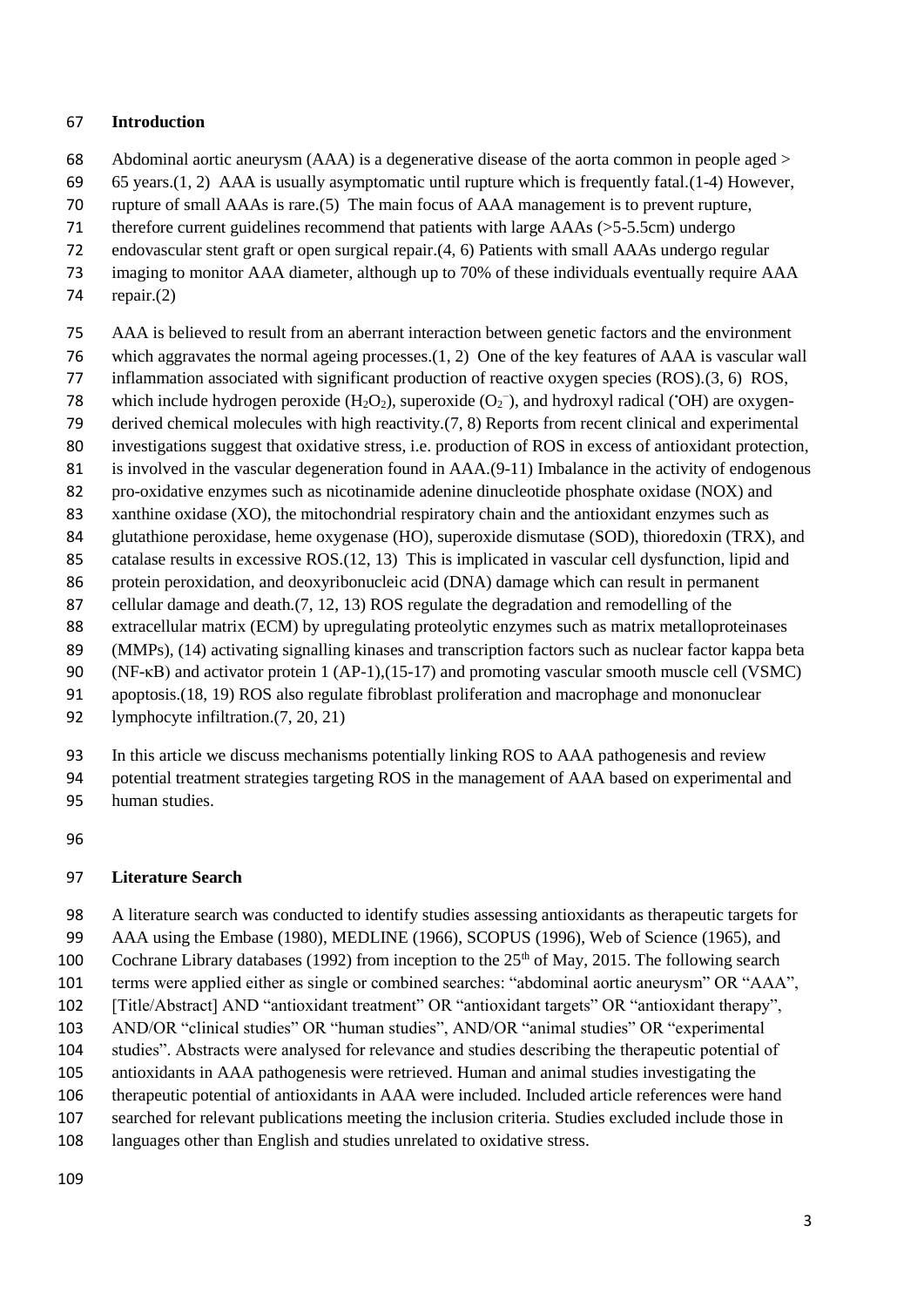#### **Evidence linking ROS with AAA**

111 ROS such as NO and  $O_2^-$  are produced by all vascular cell types principally via membrane-associated-

 specific enzymes such as NOX, XO, and nitric oxide synthase (NOS). (7, 13) Both animal and human studies have associated elevated concentrations of ROS, or surrogate markers of ROS with AAA. (11,

- 22-24)
- 
- Animal studies
- Evidence from different animal models implicates ROS in AAA pathogenesis. Nakahashi and
- colleagues reported that HO-1 expression was significantly upregulated within the elastase-induced
- rat model of AAA. (24) They further demonstrated the localisation of HO-1 to infiltrative
- macrophages within the aneurysmal aortic wall. Similarly, iNOS produced NO has been reported to
- exacerbate experimental AAA development.(25) Lizarbe *et al.* reported a reduction in aortic diameter
- and MMP-13 expression in mice administered the iNOS inhibitior, 1400 W.(14) In the angiotensin II
- (AngII)-induced mouse model of AAA, 8-isoprostane,(23) and 8-hydroxy-2' -deoxyguanosine (8-
- OHdG), (9) concentrations (markers of oxidative stress) have been reported to be high within the
- aneurysmal aorta. Similarly, high 8-OHdG content and glutathione peroxidase expression were
- reported within the calcium chloride (CaCl2)-induced mouse model of AAA. (26) Infiltrating
- inflammatory cells and their products have been reported to be involved in aortic wall degradation and
- ensuing AAA formation.(3, 27) (28)
- 
- Human associated studies
- Dubick and colleagues reported low levels of vitamin C, and lower copper-zinc SOD (CuZnSOD)
- activity in aortic tissue samples from 29 patients with AAA and 14 patients with atherosclerotic
- occlusive disease (AOD) compared to non-diseased control aortas.(29) SOD is a family of
- metalloenzymes including CuZnSOD, manganese SOD (MnSOD), and extracellular SOD (EcSOD)
- 135 that catalyses the dismutation of  $O_2^-$  into oxygen and  $H_2O_2$  thereby maintaining vascular NO
- concentrations.(30, 31) High MnSOD and low CuZnSOD activities were observed in a study
- evaluating the effect of hypertension on aortic antioxidant status in human AAA and AOD.(42) In
- contrast, a separate study suggested that both CuZnSOD and MnSOD activities were lower in infra-
- renal aortic biopsies collected from patients with intact and ruptured AAAs compared to non-
- aneurysmal organ donors.(32) This study also suggested that glutathione reductase and glutathione
- peroxidase were downregulated whilst lipid peroxidation products were high in AAA patients,
- particularly those with ruptured aneurysms, compared to controls.(32) Aberrant lipid peroxidation has
- 143 been associated with aortic cell apoptosis and necrosis, (discussed in  $(33, 34)$ ) which potentially
- promotes aortic weakening and AAA. Evidence also suggests that dysregulated antioxidant protective mechanisms,(35-42) and/or low levels of exogenous antioxidants (vitamin C, vitamin E) can
- 146 exacerbate ROS activity.(7, 13, 43) In addition, Miller *et al.* reported high expression of  $O_2^-$  and NOX
- activity in biopsies of human aneurysmal aortas compared with biopsies from adjacent non-
- aneurysmal aortas.(11) Zhang *et al.* reported high iNOS expression in the media and adventitia of
- human AAA tissues compared to controls.(44) They suggested that iNOS promotes AAA progression
- by selectively stimulating the formation and activity of the NO-derived oxidant peroxynitrite (ONOO-
- ) with consequent aortic oxidative injury and AAA.(44)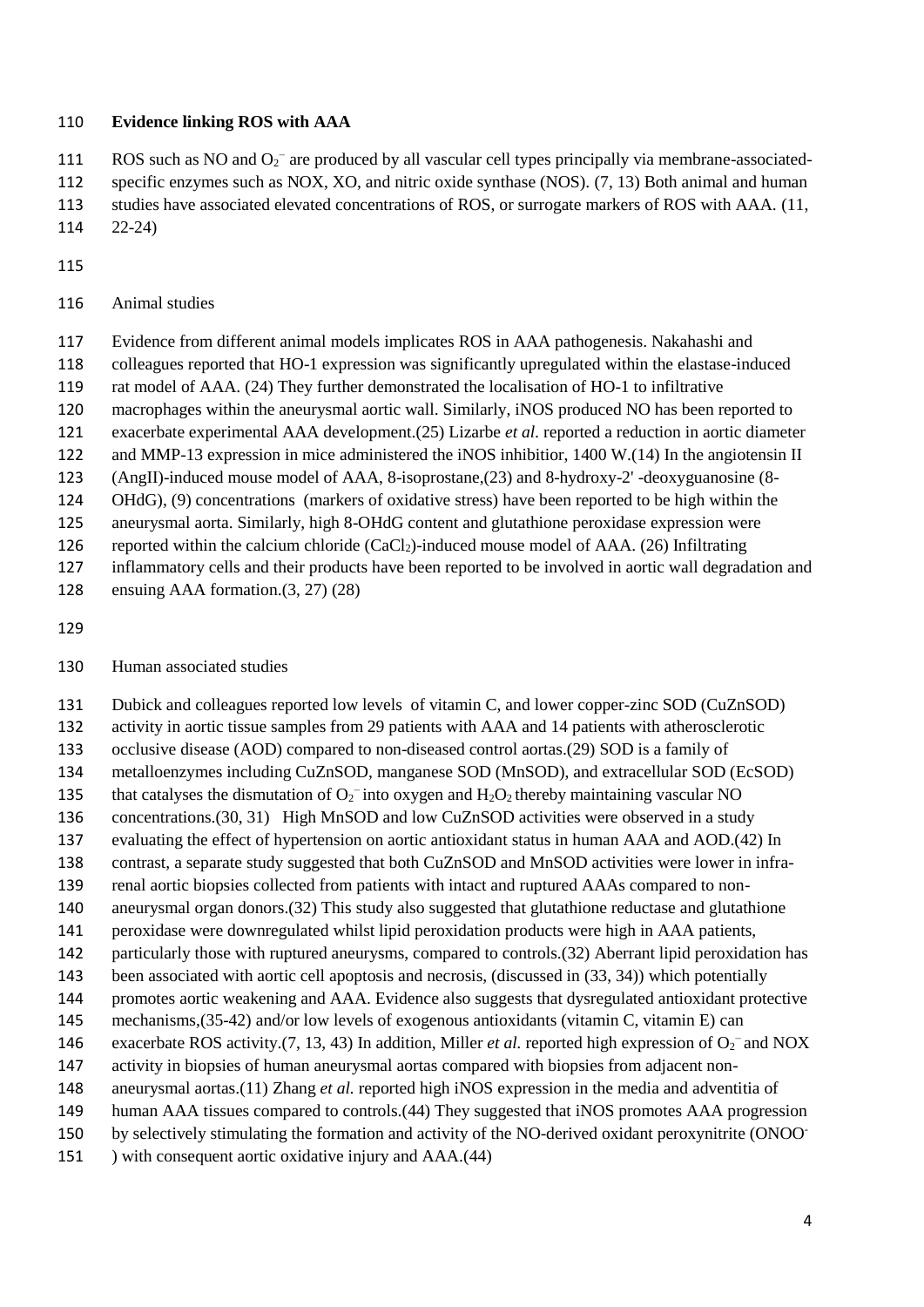- Collectively, these studies suggest that oxidative stress is associated with the presence of AAA. It
- remains to be shown whether targeting ROS or their modulators would be an effective strategy in
- managing AAA.
- 

## **Potential mechanisms linking oxidative stress with AAA and associated therapeutic targets**

Sies defined oxidative stress as an imbalance between ROS and antioxidants in favour of the oxidants

leading to cellular injury and damage.(45) There is a close association between oxidative stress and

inflammation as evidence suggests that oxidative stress induces inflammation, which in turn

- potentiates oxidative stress with resultant injury to tissues.(11, 46, 47) The human body is equipped to
- maintain the oxidant-antioxidant balance to avoid injury in physiological conditions, but potentially
- not in pathophysiological conditions like AAA (discussed in (45, 48)).

A number of endogenous enzyme systems regulating oxidative stress in AAA have been researched in

- both pre-clinical and clinical studies in the past decade (Figure 1). The following sections summarise
- the potential mechanisms linking these pathways to AAA and strategies which potentially, may be
- used therapeutically to limit AAA (Figure 2).
- 

## **Xanthine and NADPH oxidases**

NOX activity has been reported to be markedly elevated by stimuli thought to be key in the

- pathogenesis of AAA such as Ang II, TNF-α, mechanical stretch, and endothelin-1 acting both
- through transcriptional pathways and posttranslational modification of oxidase regulatory subunits.(7,
- 49) Ang II for example, has been reported to induce mitochondrial dysfunction via a protein kinase
- 173 C–dependent pathway by activating NOX and forming NO, ONOO, and  $O_2^-$  (Figure 2).(50)
- Oxidative stress has been reported to enhance expression of angiotensin converting enzyme (ACE)
- which is responsible for the conversion of angiotensin I (Ang I) to Ang II.(51) In addition, mice
- overexpressing the NOX catalytic subunit Nox1 within VSMC are reported to have an enhanced
- 177 response to Ang II, exhibit increased  $O_2^-$  and  $H_2O_2$  production and have aortic thickening.(52, 53) Thomas *et al.* employing the Ang II-infused mouse model of AAA reported that deletion of p47phox,
- a cytosolic subunit of NOX, abrogated NOX activity, reduced production of ROS within the aorta and
- within infiltrating leukocytes, and significantly reduced the incidence and progression of AAA.(54) In
- contrast, inhibition of Nox1 has been associated with resistance to aortic dissection and AAA
- development in mouse models.(55) However, a deficiency in another NOX catalytic subunit, Nox2
- was reported to exacerbate Ang II-induced AAA in mice and promote interleukin-1 beta (IL-1β) and
- MMP-9 expression.(56) Inhibition of IL-1β or IL-1β receptor expression has been reported to confer
- AAA resistance in mouse models.(57)
- 186 XO is also a  $H_2O_2$  and  $O_2^-$  generating enzyme formed from the proteolytic breakdown of xanthine
- dehydrogenase.(13) Experimental evidence suggests XO is expressed by aortic endothelial cells in a
- NOX dependent manner,(58) and is actively involved in lipid peroxidation and damage to the ECM
- (discussed in (59)). However there are limited studies investigating the specific role of XO in AAA
- pathogenesis.
- Taken together, these studies suggest a potential mechanism by which NOX may modulate AAA
- pathogenesis via effects on the renin-angiotensin system (RAS), inflammatory cytokines and MMPs.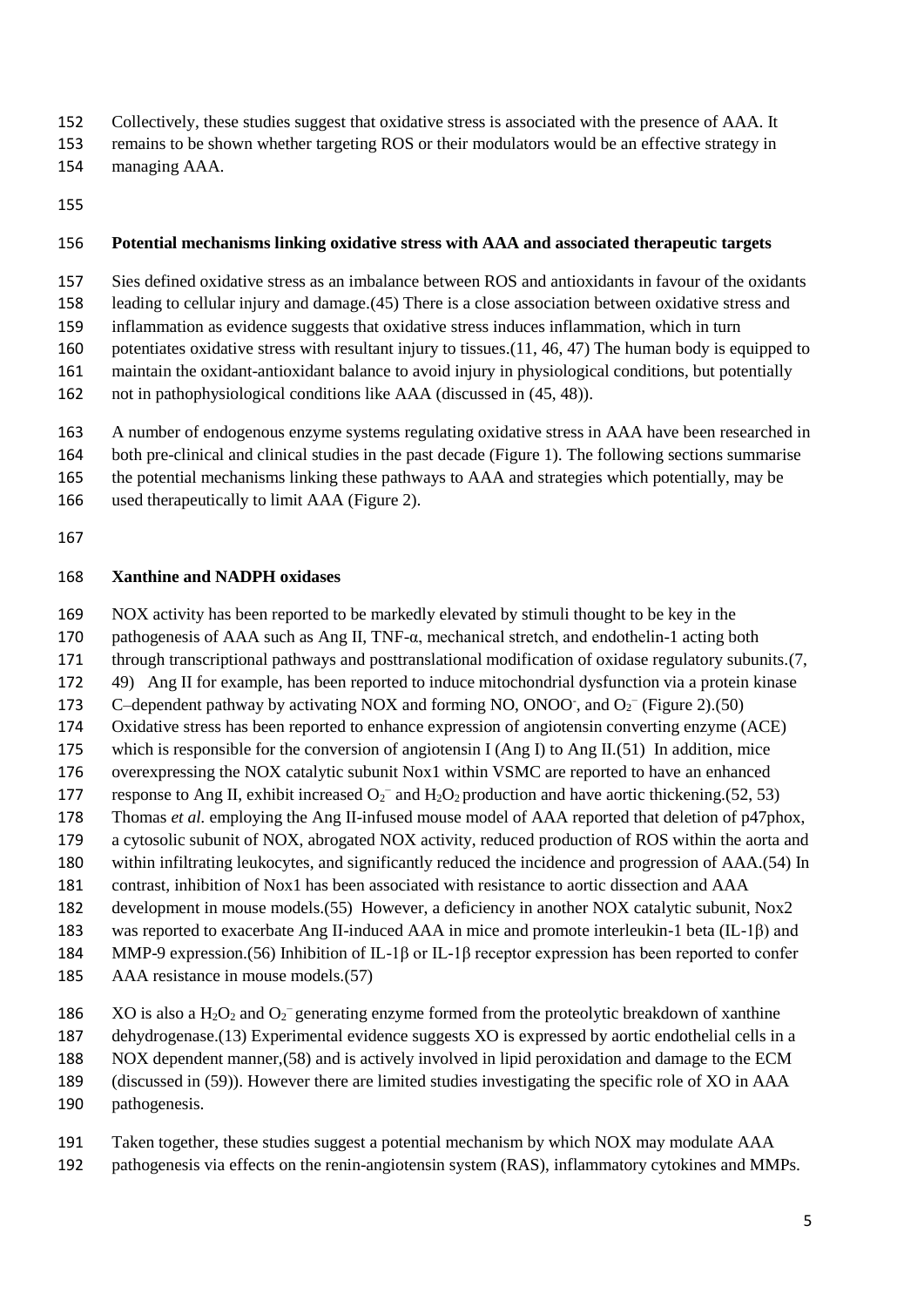- Zhang *et al.* reported that cilostazol, a phosphodiesterase III inhibitor that selectively targets cyclic
- adenosine monophosphate (cAMP), inhibited AAA development in an elastase-induced rat model.
- (60) Cilostazol is a 2-oxo-quinoline derivative with antithrombotic, vasodilator, antimitogenic and
- cardiotonic properties and is indicated for intermittent claudication in patients with peripheral arterial disease.(61) Cilostazol was shown to significantly reduce NOX activity and ROS concentration with
- 198 consequent inhibition of MMP-2 and MMP-9 expression, and NF- $\kappa$ B activation (P < 0.05).(60) In a
- CaCl<sup>2</sup> mouse model of AAA, mice orally administered apocynin (a NOX inhibitor) were shown to
- 200 have reduced MMP-2, MMP-9 and NO metabolite  $(NO<sub>2</sub>$  and  $NO<sub>3</sub>)$  expression within aortic tissues,
- and decreased aneurysm formation compared to controls.(18) In contrast, Kigawa *et al.* reported that
- mice deficient in NOX demonstrated increased incidence of AAA, albeit with decreased ROS
- 203 expression, within an Ang II-induced low-density lipoprotein receptor knock-out  $(Ldir^{-1})$  mouse
- model of AAA.(56) Collectively, these studies suggest that medication targeting both NOX and XO
- pathways may limit AAA formation and progression, although more studies are needed to validate these findings.
- 

# **Lipoxygenases**

Lipoxygenases are non-heme iron–containing enzymes that catalyse the stereospecific deoxygenation

- of polyunsaturated fatty acids with a 1, 4-cis, cis-pentadiene structure (62, 63) and are also proficient
- in the generation of ROS, or augmenting leukocyte ROS production.(8, 64) Lipoxygenases are
- required for the biosynthesis of leukotrienes, which are key inflammatory and chemotactic
- mediators.(65) For example, inhibition of lipoxygenases including 5- lipoxygenase (5-LO) has been
- reported to reduce the expression of MMP-2 and -9, and phagocytic macrophage infiltration.(66-68)
- The proteolytic breakdown of the ECM by MMPs has been reported to be one of the key mechanism
- involved in AAA pathogenesis (for a detailed review of MMPs and AAA, please see (69)). It has been
- suggested that by promoting inflammation and the proteolytic degradation of the ECM via effects on
- MMPs expression and recruitment of inflammatory cells, lipoxygenases may play a role in inducing
- AAA formation.
- A growing body of evidence has implicated lipoxygenases in the pathogenesis of AAA as illustrated
- in Table 1.(46, 66, 67) A recent study by Bhamidipati *et al.* using an elastase perfused- and an Ang II-
- 222 infused Ldlr<sup> $\div$ </sup> mouse models of AAA demonstrated that 5- lipoxygenase (5-LO) inhibition attenuated
- AAA formation and progression.(67) The authors reported that genetic deletion of 5-LO within the
- elastase infused mouse model resulted in a 71% reduction in aortic dilatation compared with wild-
- type controls. Mice administered 30 mg/kg/day of AZD4407 (a selective 5-LO inhibitor) were also
- shown to be resistant to AAA formation and progression associated with decreased MMP-9 enzymatic
- activity and immune cell infiltration within aortic tissue. These findings were further strengthened
- 228  $\cdot$  through studies within the Ang II-infused Ldlr<sup>-/-</sup>mouse model of AAA, were they reported that
- administration of AZD4407 within the chow for 28 days inhibited 5-LO activity within the circulation
- resulting in a 54% reduction in aneurysm formation compared to control.(67)
- Edaravone (3-methyl-1-phenyl-2-pyrazoline-5-one), a powerful antioxidant indicated as a therapeutic
- 232 agent for acute cerebral infarction.(70) was reported to significantly reduce the expression of MMP-2,
- MMP-9 and ROS, and abrogate AAA formation and expansion in the combined elastase-induced and
- 234 CaCl<sub>2</sub>-induced rat model of AAA.(71) In addition, earlier studies by Zhao *et al.* found that ApoE<sup>-/-</sup>
- mice lacking 5-LO genes and fed a cholic acid-rich diet demonstrated a reduced incidence of
- 236 AAA.(66) Consistent with this, Ang II-infused Apo $E^{-/-}$  mice deficient in leukotriene B4 receptor 1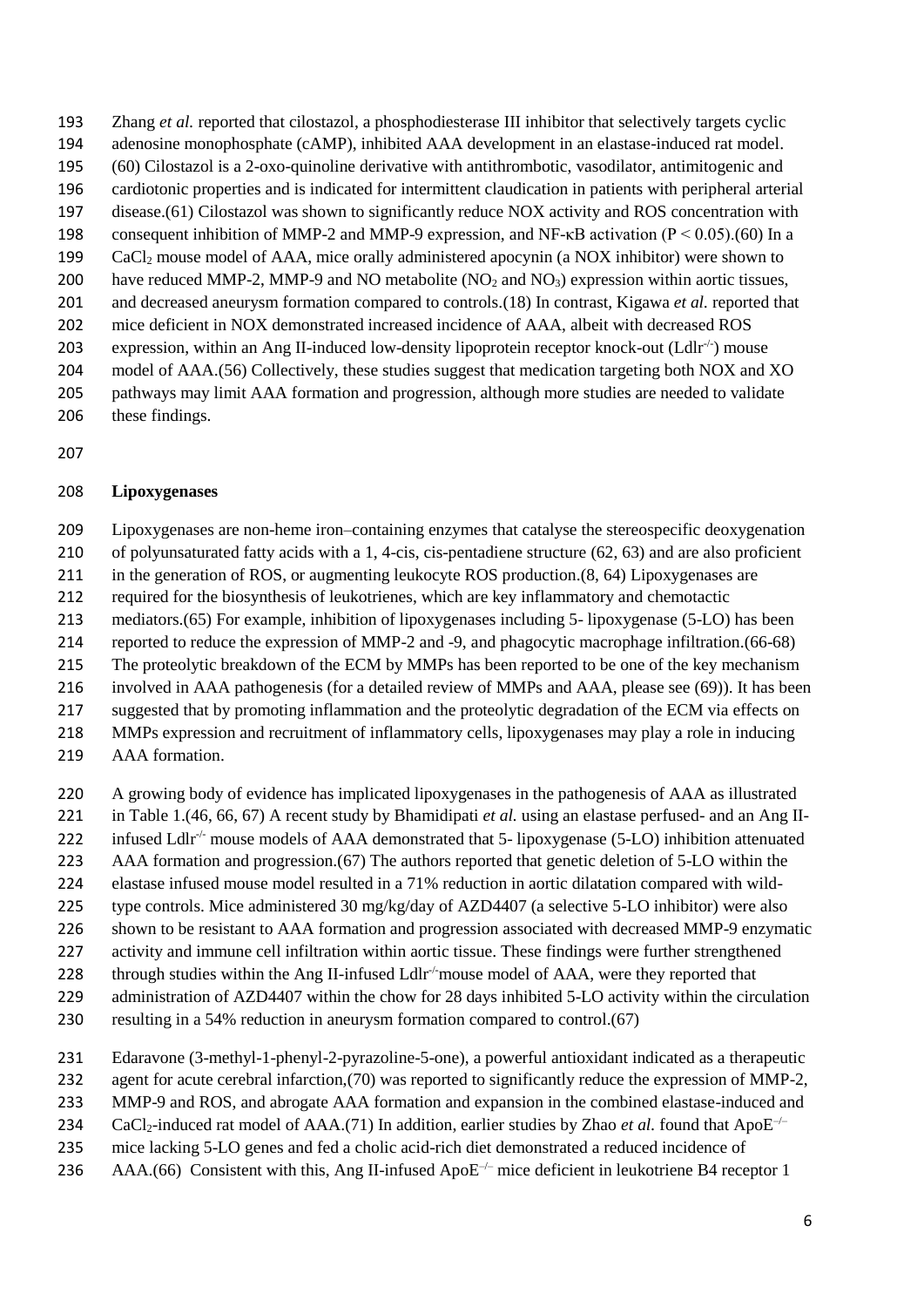- (BLT1) were shown to exhibit decreased incidence and size of AAA.(72) In a similar model, a BLT
- 238 antagonist (CP-105,696) limited AAA formation when administered at the same time as Ang II
- infusion, but did not limit progression of established aneurysms. (68). Cao *et al.* employing the Ang
- 240 II-infused Apo $E^{-/-}$  mouse model of AAA, reported that mice deficient in 5-LO or administered a 5-LO
- activating protein (FLAP) inhibitor (MK-0591) had a similar incidence of AAA development to
- controls.(73)
- A human association study reported higher expressions of leukotriene C4 synthase (LTC4S), 5-LO
- 244 and FLAP within aneurysmal aortas compared to non-aneurysmal donor aortas.(74) Others have also
- reported high production of leukotriene B4 (LTB4) by polymorphonuclear leukocytes localised within
- intra-luminal thrombus samples collected from patients undergoing aneurysm repair.(75) A study
- involving 613 men aged ≥65 with AAA and 707 randomly selected age-matched controls failed to
- find an association between 7 single nucleotide polymorphisms in ALOX5AP, the gene encoding
- FLAP, with human AAA.(76) Together, these reports fail to show a consistent role of lipoxygenase in
- human and experimental AAA.
- 

## **Cyclooxygenases**

 Cyclooxygenases (COX) are the key enzymes involved in the conversion of arachidonic acid to prostaglandins.(77) It has been reported that COX-2 and its metabolite, prostaglandin E2 (PGE2), are highly expressed within aneurysmal tissue and exacerbate VSMC apoptosis.(78-80) COX-2 expression was also reported to be associated with increased macrophage infiltration,(81) and increased MMP-2 expression and aortic remodelling. Collectively, this information suggests that COX-2 may play a significant role in AAA pathogenesis via effects on VSMC integrity and inflammation, stimulating interest in treatments targeting the COX pathway as a means of limiting AAA. Celecoxib, a nonsteroidal anti-inflammatory drug (NSAID), and a selective COX-2 inhibitor, was reported to reduce the incidence and severity of AAA within the Ang II-induced mouse model in both hyperlipidaemic and nonhyperlipidaemic mice.(82) In the same mouse model of AAA, Gitlin *et al.* reported that mice with genetic deletion of COX-2 failed to develop AAA. They reported a 73% and 90% reduction in AAA incidence following 7 and 21 days of Ang II infusion respectively and a marked decrease in the aortic expression of the macrophage marker CD68, MCP-1 and macrophage inflammatory protein-1alpha (MIP-1α).(81) This is in contrast to the study by Cao *et al.* reporting that genetic deletion of COX-2 had no significant effect on AAA development within the Ang II-induced AAA mouse model.(83) However, two recent studies provide evidence that mice administered celecoxib have decreased AAA progression and rupture within the Ang II infused mouse model of AAA.(84, 85) Another selective COX-2 inhibitor, MF-tricyclic, was reported to inhibit MMP-9 expression and consequently AAA growth within an elastase-induced rat model of AAA.(86) In support, two other studies employing the same elastase-induced rat model of AAA reported that 273 indomethacin (a non- selective COX-2 inhibitor) significantly inhibited PGE<sub>2</sub> and MMP-9 expression thereby preserving elastin integrity and reducing AAA expansion with no effect on the inflammatory infiltrate.(87, 88) Conversely, Armstrong and colleagues reported that indomethacin and rofecoxib (a selective COX-2 inhibitor) failed to impede aneurysm expansion within the elastase-induced AAA rat model.(89) Furthermore, in a small case-control study involving 15 subjects on NSAIDs and 63 patients without NSAID, it was reported that AAA growth was significantly reduced in patients receiving NSAIDs compared to controls without NSAIDs.(80) COX inhibitors have been associated with increased incidence of cardiovascular events (myocardial infarction stroke and cardiovascular death), and it is therefore unclear whether they would be safe to give patients with AAA.(90, 91) The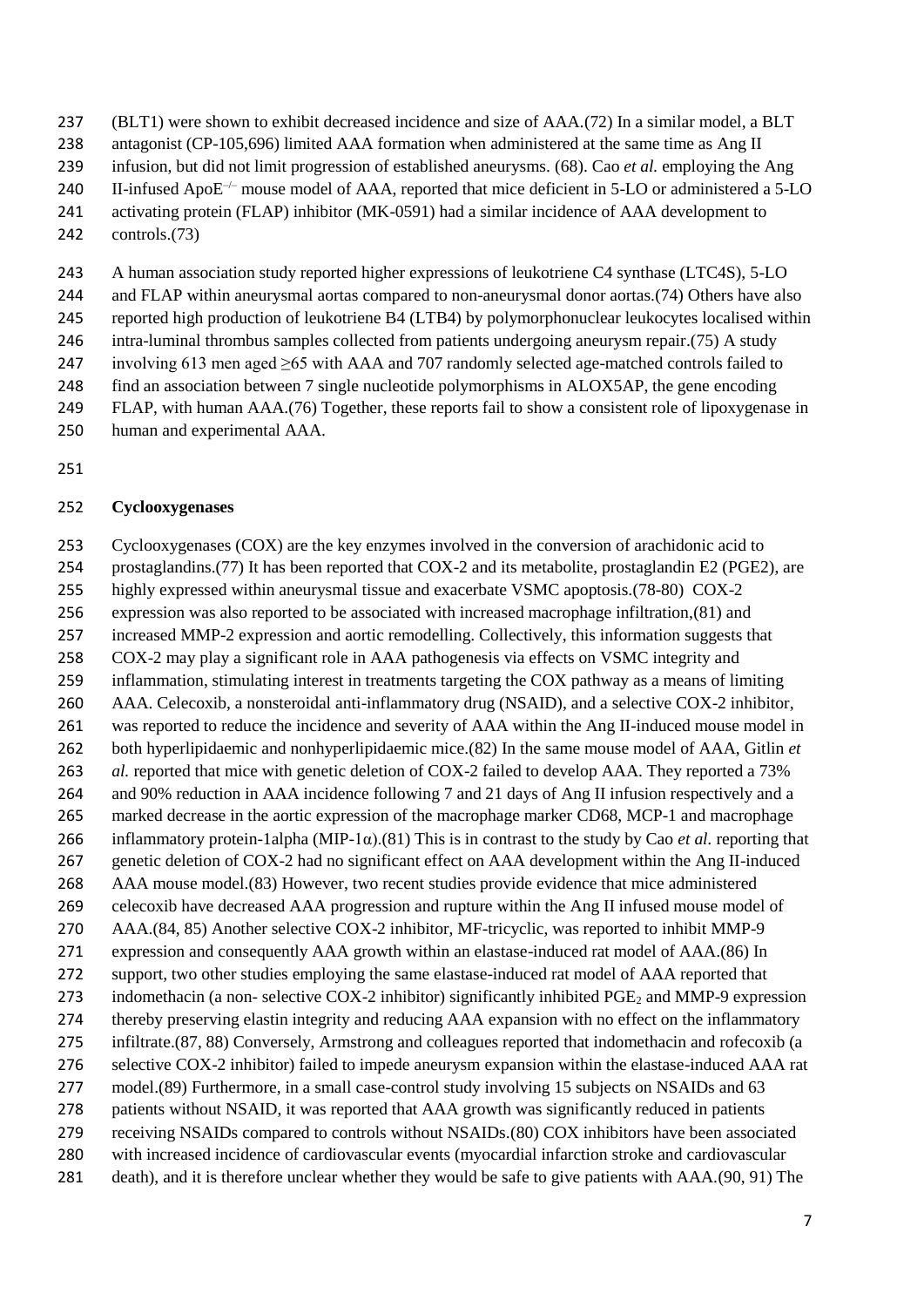- conflicting evidence from experimental studies regarding their therapeutic potential does not currently
- support their trialling in AAA patients. A summary of studies investigating the role of COX in AAA pathogenesis is given in Table 2.
- 

### **Nitric oxide synthases**

 The family of NOS including inducible NOS (iNOS), endothelial NOS (eNOS) and neuronal NOS (nNOS) are capable of generating NO and L-citrulline by catalysing the oxidation of L-arginine. Both eNOS and nNOS are selectively expressed whereas iNOS is widely distributed within multiple cell types.(12, 92) NO is an important regulator of cardiovascular homeostasis, however evidence suggest that under specific conditions, exaggerated production of NO by iNOS may lead to tissue damage through several mechanisms including the formation of reactive nitrogen species.(93) In addition, 293 uncoupling of eNOS from its cofactors is associated with increased generation of  $O_2^-$ , (93, 94) and consequent tissue damage which has been suggested to be relevant in AAA pathogenesis.(94, 95)

 A number of medications which were not developed to modulate NOS have been suggested to have pleiotropic effects on NOS which in part explain their ability to limit AAA within experimental models (Table 3). For example a number of studies suggest that statin therapy may limit AAA development due to its antioxidant and anti-inflammatory effects.(96-102) In an elastase induced rat model of AAA, Kalyanasundaram *et al.* reported that simvastatin administration resulted in the downregulation of several oxidative stress-related genes including SOD2, HO-1, NOS3 and thioredoxin reductase 1 (TRXR1) with consequent AAA inhibition.(96) Simvastatin was also shown to reduce NF-κB, MMP-9 and MMP3 expression.(96) This is supported by the study by Steinmetz *et al.* which demonstrated that simvastatin inhibited AAA formation independent of serum cholesterol 304 levels in the C57BL/6 wild type and the ApoE $\cdot$ - $\cdot$  mice using the elastase-infused mice model of AAA.(97) They reported a simvastatin-mediated decrease in MMP-9 and increase in TIMP-1 expression, but did not measure any ROS.(97) In contrast, others have reported that simvastatin had no significant effect on aortic diameter within the Ang II-induced mouse model of AAA.(103) In two previous studies, fenofibrate, a peroxisome proliferator-activated receptor alpha (PPARα) activator 309 used clinically to reduce triglycerides, was shown to abrogate Ang II-induced AAA within Ldlr<sup> $\div$ </sup> and  $\text{ApoE}^+$  mice.(104, 105) Fenofibrate upregulated eNOS within the tunica intima and iNOS within the tunica media and adventitia associated with reduced Ang II induced AAA formation.(105) In addition, 312 within a CaCl<sub>2</sub> mouse model of AAA, iNOS deficient mice were shown to be partly resistant to AAA formation associated with decreased MMP-2, MMP-9 and NO expression within aortic tissues.(18) In contrast, Gao *et al.* reported that mice deficient in the eNOS cofactor tetrahydrobiopterin (H4B) were prone to Ang II-induced AAA formation.(94) They reported that oral folic acid treatment upregulates the expression and activity of the H4B salvage enzyme dihydrofolate reductase within the endothelium, restores eNOS function and inhibited AAA formation.(94) In a further study employing 318 the Ang II infused ApoE<sup> $\div$ </sup> mice model of AAA, Siu and colleagues also demonstrated that oral administration of folic acid limited aortic elastin degradation, macrophage infiltration and significantly inhibited AAA expansion by upregulating eNOS activity.(95) Similarly, deletion of the ences 321  $\cdot$  eNOS gene within ApoE<sup> $\cdot/$ </sup> mice has been associated with increased AAA formation.(106) These studies suggest that due to the complexity of these enzymes, the underlying difference in the animal models involved, and the inconsistent findings it is currently unclear how NOS regulation is involved in AAA pathogenesis.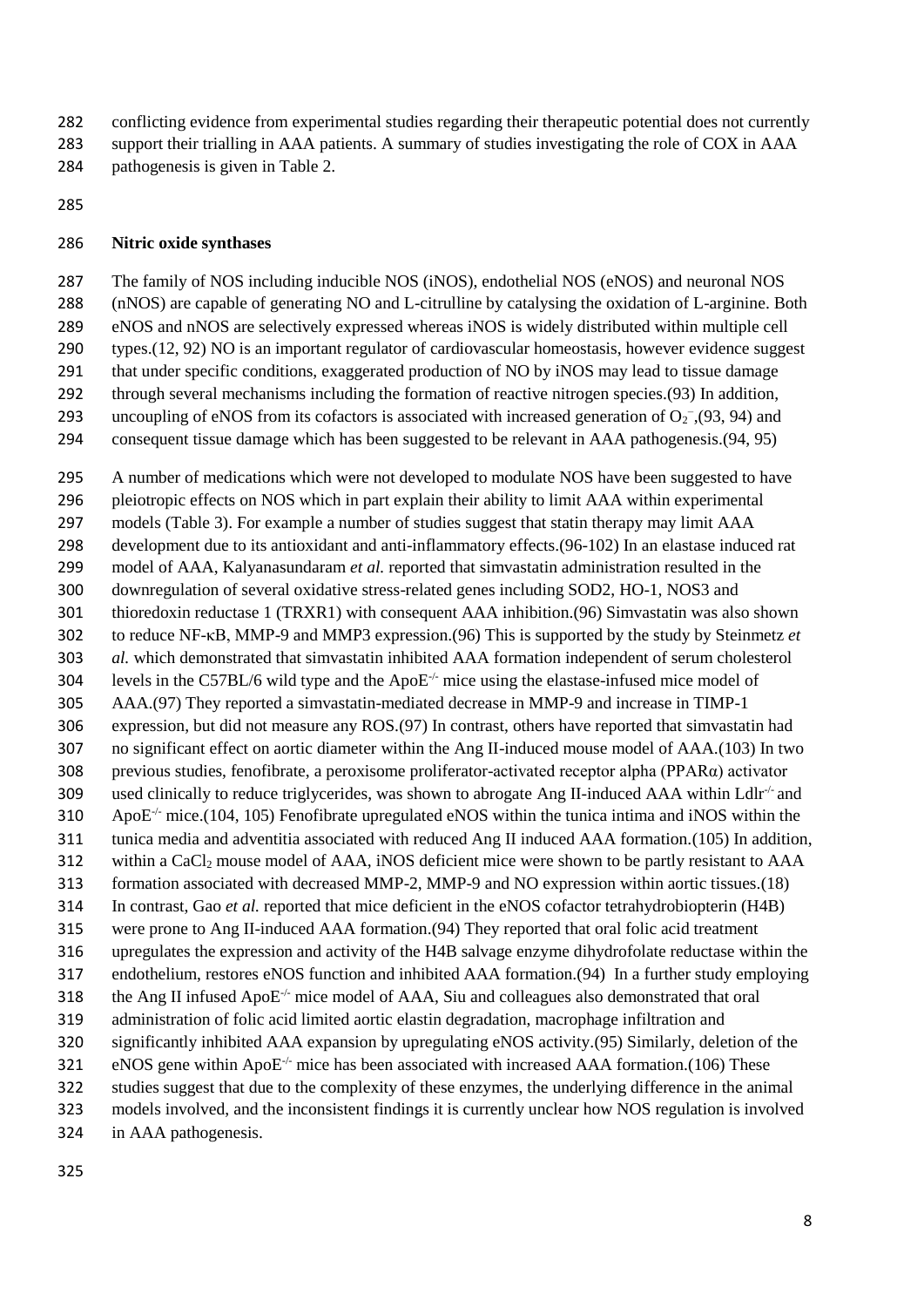#### **Heme oxygenases and thioredoxin**

- HO-1 is an enzyme that reduces oxidative stress by catalysing heme to carbon monoxide, biliverdin,
- bilirubin, and free ferrous iron.(12, 13, 107, 108) The endogenously produced carbon monoxide is
- reported to serve as a second messenger influencing cellular proliferation, inflammation, and
- apoptosis.(109)
- Nakahashi *et al.* were the first to suggest that HO-1 may be beneficial in limiting AAA
- development.(24) The authors conducted a microarray analysis to investigate aortic gene expression
- following a femoral arteriovenous fistula to increase laminar shear and wall strain within an elastase-
- induced rat model of AAA. They found that flow loading decreased AAA diameter and upregulated
- HO-1 expression.(24)
- Two contradictory case-control studies were found examining the relationship between the HO-1 gene
- promoter region and AAA prevalence in humans.(110, 111) Short (<25 GT) dinucleotide repeats
- within the HO-1 gene promoter region are associated with greater HO-1 expression whilst longer (≥25
- GT) dinucleotide repeats are associated with lower HO-1 expression in response to recognised
- stimuli. (112) A study by Schillinger and colleagues suggested that patients with AAA were less
- frequently carriers of short (< 25 GT) repeats within the HO-1 gene promoter compared to
- atherosclerotic or healthy controls. The findings suggested that short (<25 GT) dinucleotide repeats
- within the HO-1 gene promoter region associated with increased HO-1 expression protected against AAA.(110) In contrast, a more recent study by Gregorek *et al.* found more short (< 25 GT) repeats
- within the HO-1 gene promoter alleles in AAA patients compared to healthy non-aneurysmal
- controls.(111) Both studies have limitations that may have influenced the results, such as, the small
- sample sizes (70 AAA patients in the study of Schillinger *et al*. and 117 in the investigation of
- Gregorek and colleagues), the relatively wide 95 % confidence interval in both studies, and lack of
- validation of findings. Therefore, it remains to be seen what role HO-1 plays in AAA formation and progression.
- Thioredoxin (TRX) is a thiol oxidoreductase and regulator of signal transduction found in endothelial
- cells and VSMC.(41) Functionally, TRX has been suggested to modulate NOX-mediated generation
- 353 of  $O_2$ <sup>-</sup> via interaction with p40Phox,(113) and to decrease IL-1β expression by monocyte-derived
- macrophages during inflammation.(114) These effects are potentially partly mediated by
- downregulating macrophage inhibitory factor (MIF).(115)
- Only one study was found investigating TRX in AAA patients.(22) In a multicentre cohort study, the authors reported that TRX was present at higher concentrations in the serum of patients with AAA
- and concentrations were correlated with AAA diameter and growth rate.(22) More investigations into
- the importance of TRX in AAA using experimental and human association studies are needed to
- further elucidate the role of TRX.
- 

## **Superoxide dismutases and catalases**

- The efficacy of the SOD system has been reported to rely on the ability of catalase or glutathione
- 364 peroxidase to subsequently catalyse the decomposition of  $H_2O_2$  to water and oxygen, and inhibit the
- 365 conversion of  $H_2O_2$  to the 'OH.(13)  $H_2O_2$  has been reported to promote MMP-3, MMP-9 and MMP-12
- expression,(116) which have been implicated in ECM degradation important in AAA. The ability of
- 367 the SOD system to balance  $H_2O_2$  levels could be important in protecting against AAA.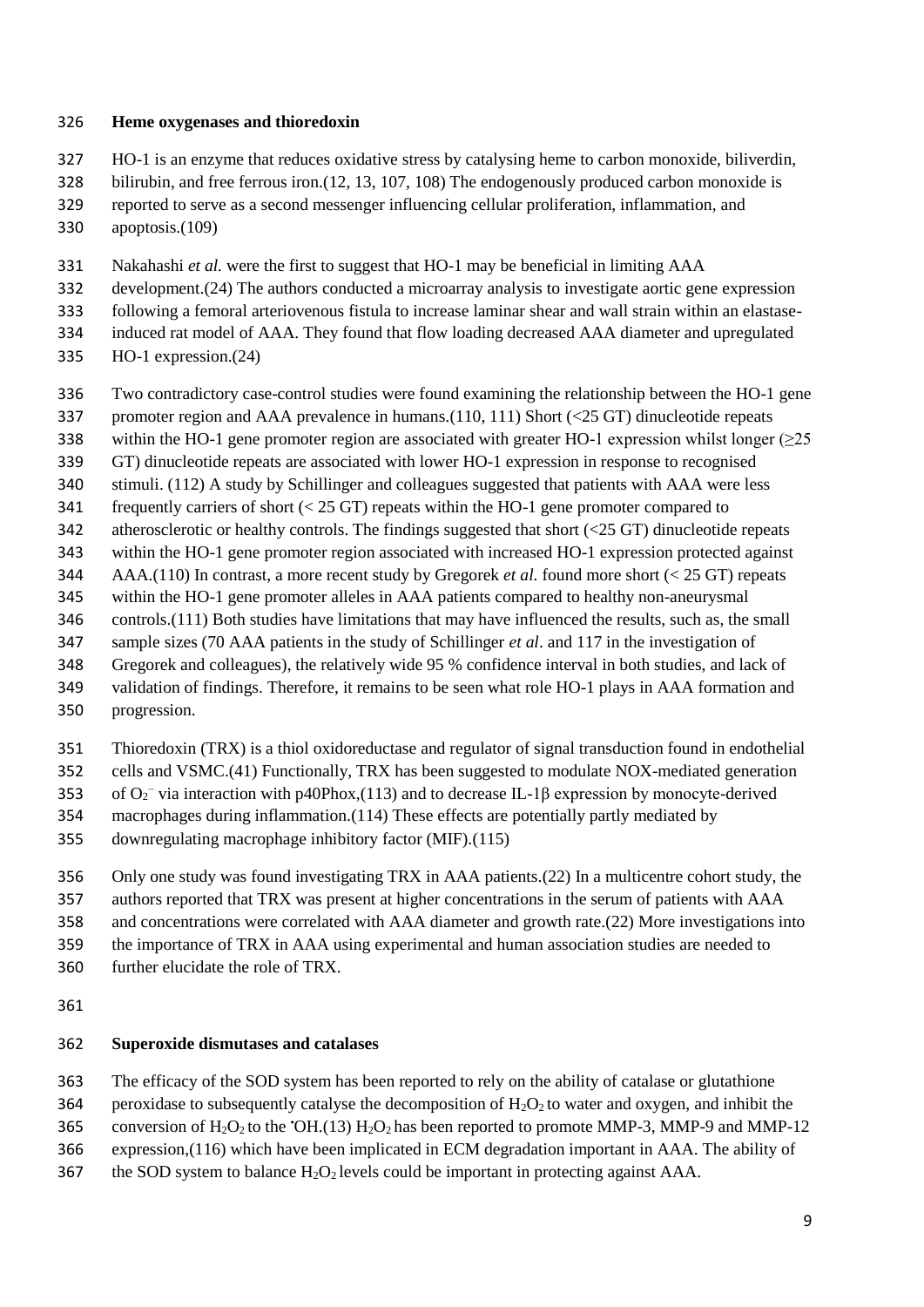- 368 Catalase is an enzyme responsible for the degradation of  $H_2O_2$  to water and oxygen and has
- cardiovascular protective effects,(117) including inhibition of Ang II-induced aortic thickening.(37)
- Patients with AAA have been reported to have low catalase expression within circulating neutrophils
- 371 and plasma.(118) Catalase has been reported to abrogate the  $H_2O_2$ -mediated increases in MMP
- expression and inflammatory cytokine secretion. (117, 119)

 Several studies have investigated the relationship between SOD, catalases and AAA as shown in Table 4.(119-124) In a study, employing an elastase-induced rat model of AAA, Sinha *et al.* reported a significant increase in MnSOD levels and MMP-9 activity in aneurysmal aortas during the early stages of aneurysm formation. CuZnSOD and EcSOD levels were similar in AAAs and control aortas.(120) The authors reported that a SOD mimetic, TEMPOL, increased MMP-2 and MMP-9 activity by more than 2-fold in aortic explant cultures, and suggested that strategies aimed at inhibiting oxidative stress during AAA formation should focus on MnSOD.(120) In a recent study employing the CaCl2 induced mouse model of AAA, a standardised extract from *Ginkgo biloba*, EGb 761, reported to possess antioxidant and free radical scavenging properties,(125) was shown to significantly reduce NF-κβ protein expression, MMP-2 and MMP-9 activities within the aorta, inhibit SOD and catalase activity, and decrease aneurysm size.(126) Other studies however report that increased SOD is beneficial against AAA formation.(121) For example, another natural product, diferuloylmethane (curcumin), a phenol found in the dietary spice turmeric,(127) has been reported to exert anti-inflammatory effects via inhibition of ROS production and enhanced SOD expression.(121) Curcumin was also reported to inhibit aneurysm formation.(128) An initial study using the elastase- induced mouse model of AAA showed that curcumin inhibited AAA formation by decreasing aortic inflammation and MMP-9 expression.(129) Similarly, in the Ang II-induced mouse model of AAA, Hao *et al*. reported that oral administration of curcumin significantly decreased aortic macrophage infiltration, MCP-1 and TNF-α concentrations and AAA incidence, and increased SOD activity.(121) 392 Cobalt chloride (CoCl<sub>2</sub>), an inhibitor of the hypoxia-inducible factor alpha (HIF-1 $\alpha$ ) degrading prolyl hydroxylase domain protein,(130) was reported to restore SOD and catalase expression within a CaCl<sup>2</sup> model of AAA, and inhibit NF-κβ phosphorylation, cytokine expression and consequent AAA formation.(123) Taken together, there is no consistent evidence on the role of SOD in AAA

- pathogenesis.
- A study examining the effect of tamoxifen, a selective oestrogen receptor modulator with potent antioxidant and vasodilator properties,(131) demonstrated that rats receiving 10mg/kg/day of tamoxifen subcutaneously exhibited a marked increase in aortic catalase expression associated with significant inhibition of neutrophil infiltration and AAA expansion compared to controls within the elastase-induced rat model of AAA.(124) The direct irreversible catalase inhibitor 3-amino-1, 2, 4- triazole (AT) was shown to significantly abrogate the aneurysm inhibitory effect of tamoxifen by 403 roughly 30%.(124) In addition, transgenic Apo $E<sup>-/-</sup>$  mice overexpressing the human catalase gene within VSMC where shown to be resistant to Ang II induced aortic wall remodelling thought to be involved in early AAA formation.(132) This finding was supported by a similar study within the CaCl2 induced mice model of AAA, where both transgenic mice over expressing catalase and mice administered polyethylene glycol-catalase (PEG-catalase) where shown to exhibit decreased MMP activity, decreased VSMC apoptosis and decreased AAA formation.(119) However, mice transgenic 409 for catalase did not have altered  $H_2O_2$  concentrations.(119) These studies suggest that upregulating
- aortic catalase activity is a putative mechanism to limit AAA progression.
- 
-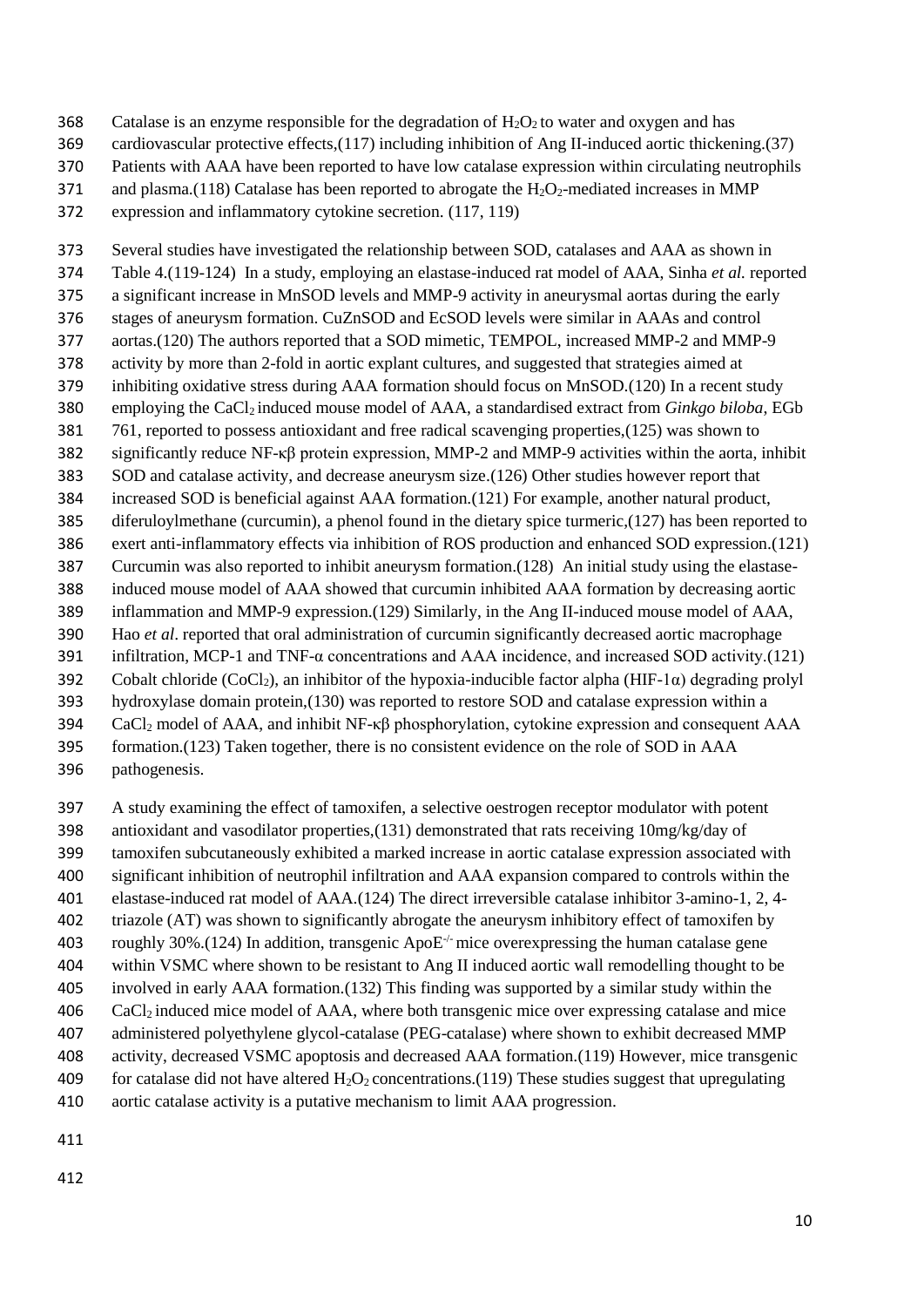#### **Studies investigating exogenous and phenolic antioxidants**

- Exogenous antioxidants including folic acid, vitamin C (ascorbic acid), and vitamin E (α-Tocopherol)
- are reported to modulate ROS production with implications for AAA pathogenesis.(23, 133-136) For
- example, vitamin E which has been reported to also inhibit COX expression,(133) has been shown to
- inhibit AAA formation in two different rodent models of AAA.(23, 24, 137) In the Ang II-induced
- ApoE -/- mice model of AAA, Gavrila *et al.* reported decreased concentrations of markers of oxidative
- stress and aortic macrophage infiltration along with reduction in maximum AAA diameter and
- incidence of rupture in mice receiving vitamin E.(23) Gopal *et al.* reported that dietary
- supplementation with vitamin E and β-carotene confers substantial protection against Ang II induced
- AAA formation. (137) In an elastase-induced rat model of AAA, Nakahashi and colleagues reported
- that rats receiving vitamin E had significantly decreased AAA expansion compared to controls.(24)
- Unfortunately in a randomised double-blind placebo-controlled trial, Tornwall *et al.* failed to show
- any significant association between vitamin E supplementation and the incidence of AAA.(138) The
- latter study did not include aortic imaging and simply relied on the clinical presentation of AAA. This
- study does not therefore rule out a benefit of vitamin E in limiting AAA growth.
- Vitamin C is considered to be one of the most efficient water-soluble antioxidant in human plasma
- with the ability to scavenge ROS, regenerate α-tocopherol and reduce H4B preventing eNOS
- uncoupling.(12, 43, 139) Shang *et al.* in a study using the elastase-induced rat model of AAA
- demonstrated that daily intraperitoneal injection of vitamin C (100mg/ml) significantly decreased 8-
- hydroxylguanine and 8-isoprostane (markers of oxidative stress), MMP-2, MMP-9 and IL-1β
- expression, upregulated TIMP-1 and -2 expression and abrogated AAA expansion by 26%.(10) In a
- 434 similar study employing the combined elastase and CaCl<sub>2</sub>-induced rat model, vitamin C
- administration was shown to limit AAA formation through downregulation of MMP-9, MCP-1, IL-
- 1β, TNFα, CD68, and ROS (8-hydroxylguanine).(140)
- Resveratrol (3,5,4′-trihydroxy-trans-stilbene), a dietary polyphenol commonly found in red wine and grape skin with antioxidant,(141-144) anti-inflammatory,(145) and anti-angiogenic(146) effects has
- 439 been reported to inhibit experimental AAA.(26, 147) In a CaCl<sub>2</sub> induced mice model of AAA, resveratrol (at 100mg/kg/day) was reported to prevent AAA development by attenuating the
- 441 expression of glutathione peroxidase, MCP-1, TNF- $\alpha$  and CD68 and reducing the activity of MMP-9
- and -2.(26) One limitation of this study was the effect of resveratrol at other doses or time points was
- not reported especially since 100mg/kg/day is quite a large dose within mice. Palmieri *et al.* studied
- the effect of resveratrol within the elastase-induced rat model of AAA.(147) They reported that male
- Sprague-Dawley rats receiving 10 mg/kg/day resveratrol one week before until two weeks following
- AAA induction exhibited significantly decreased CD62L-monocyte subset expansion, CD143
- 447 monocyte expression, TNF $\alpha$  expression and MMP-9 activity with consequent inhibition of AAA
- development.(147) In addition, the polyphenolic flavonoid quercetin, which has antioxidant and anti-
- inflammatory properties,(148) was reported to reduce the aortic expression of MMP-2, MMP-9, and
- cathepsin, and limit macrophage infiltration with consequent decrease in AAA diameter.(149) In a
- second experiment, the authors reported the inhibitory effects of quercetin on AAA incidence via 452 attenuation of oxidative stress and MMP activation was in part through the modulation of c–Jun N–
- terminal kinase (JNK)/AP‑1 signalling.(150)
- 
-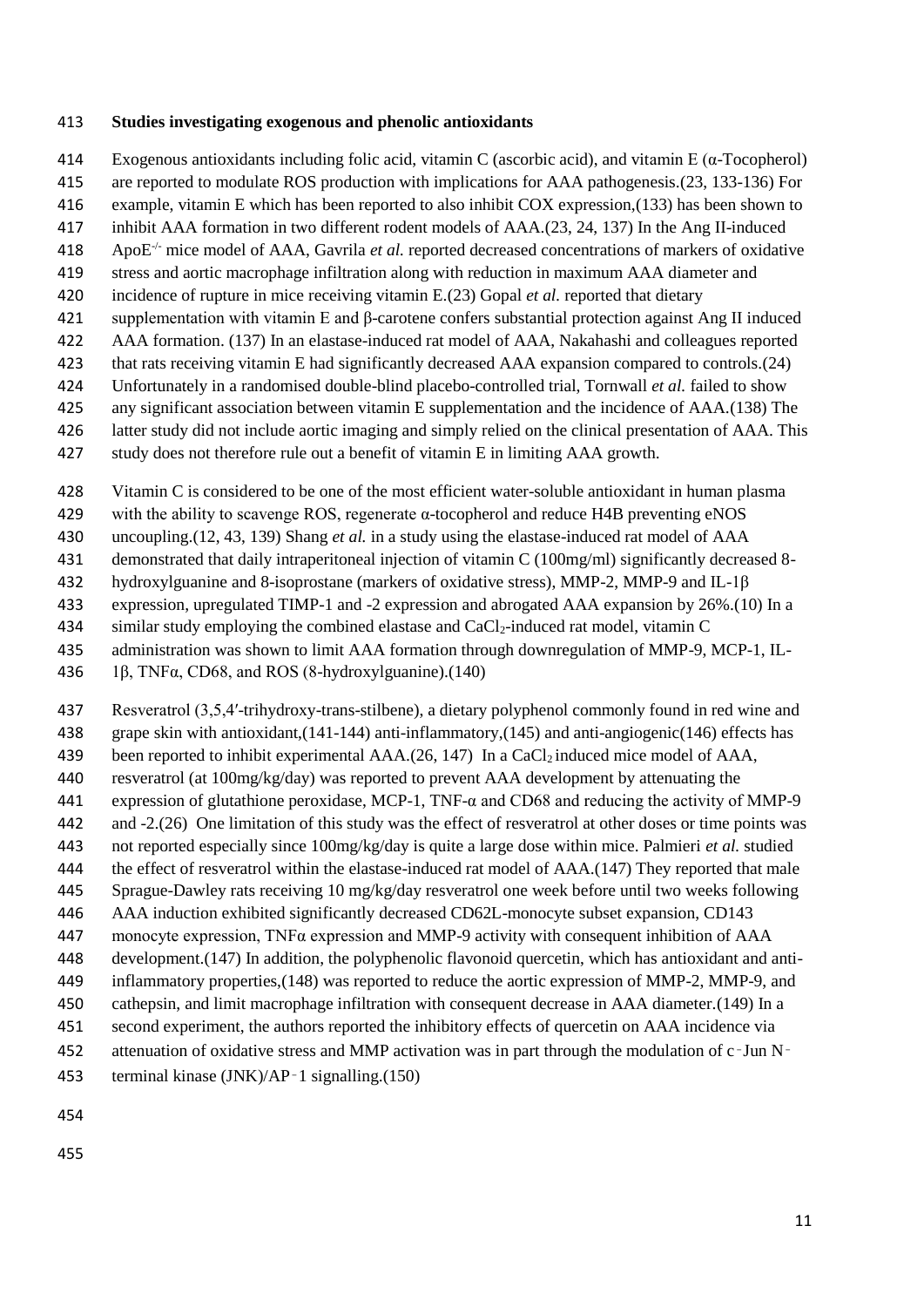#### **The potential of modulating oxidative stress to limit AAA growth in patients**

 The studies noted above provide good evidence that markers of oxidative stress are upregulated in experimental and human AAA. The wide range of oxidative stress pathways upregulated and the number of interactions between these makes it extremely complex to design interventions which can effectively reduce aortic oxidate stress long-term (see Figure 2). This is particularly difficult where high levels of oxidative stress are already present such as within established AAAs. Many of the interventions which have been successful in experimental models have been applied prior to or at the time of AAA induction. However, treatments are needed for established AAAs in patients.(151) Recently a number of strategies which were successfully applied in animal models, such as doxycycline mediated MMP inhibition and use of a mast cell inhibitor, have been reported to be ineffective at limiting AAA growth in patients.(152, 153) It is currently not clear why previous promising strategies to limit AAA growth have not been translated to patients, although suggested reasons include poor design of previous animal studies, inappropriate animal models and ineffective approaches to inhibiting the pathways that were targeted. Given that patients with AAA usually have multiple co-morbidities any treatment to limit AAA growth would need to be very safe. Based on the animal data presented in this review a number of non-toxic antioxidant approaches have potential to limit AAA, such as vitamin E, vitamin C and polyphenolics (curcumin, quercetin, resveratrol). Despite the promising experimental studies there are no clinical trial data to suggest that such simple antioxidant therapies are effective. For example, a clinical trial failed to show any significant association between vitamin E supplement and the incidence of AAA, although no aortic imaging was included in this trial.(138) Whether such simple approaches to modifying oxidative stress can achieve a sustained reduction in aortic oxidative stress is uncertain. Clinical trials to examine the value of these agents in established AAAs are needed to answer this.

- 
- 
- 
- 
- 
- 
- 
- 
- 
- 
- 

- 
- 
-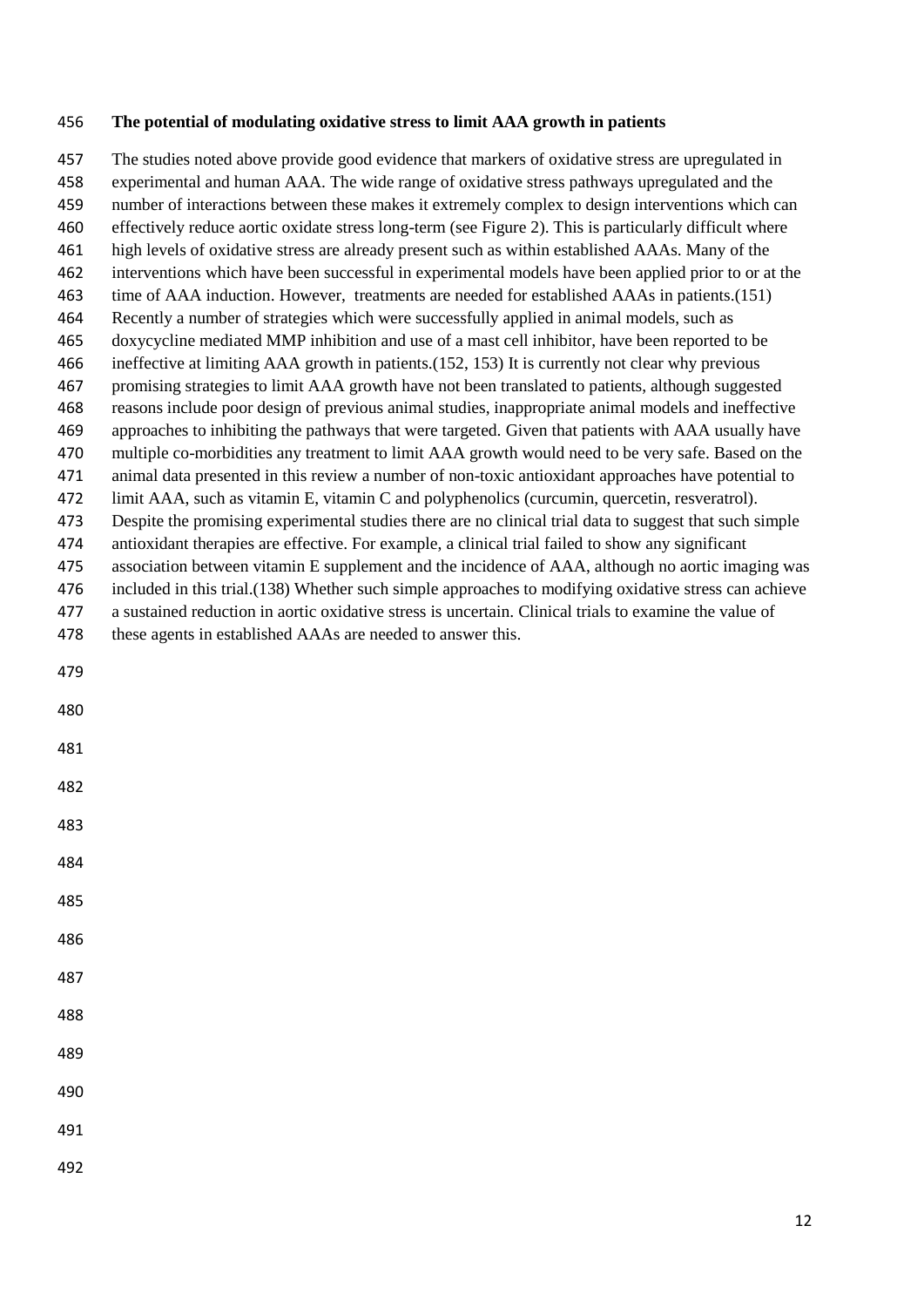# 493 **List of abbreviations**

| $5-LO$            | 5-lipooxygenase                                |
|-------------------|------------------------------------------------|
| AAA               | Abdominal aortic aneurysm                      |
| Ang $II$          | angiotensin II                                 |
| $AP-1$            | Activator protein-1                            |
| $ApoE^{-/-}$      | apolipoprotein E deficient                     |
| CaCl <sub>2</sub> | Calcium chloride                               |
| cAMP              | cyclic adenosine monophosphate                 |
| CoCl <sub>2</sub> | Cobalt chloride                                |
| <b>COX</b>        | Cyclooxygenase                                 |
|                   | CuZnSOD Copper-Zinc SOD                        |
| <b>ECM</b>        | Extracellular matrix                           |
| <b>EcSOD</b>      | <b>Extracellular SOD</b>                       |
| eNOS              | <b>Endothelial NOS</b>                         |
| <b>FLAP</b>       | 5-lipooxygenase activating protein             |
| H4B               | Tetrahydrobiopterin                            |
|                   | HMG-CoA 3-hydroxyl-3-methylglutaryl coenzyme A |
| HO                | Heme oxygenase                                 |
| IL-1 $\beta$      | interleukin- $1\beta$                          |
| <b>iNOS</b>       | Inducible NOS                                  |
| <b>JNK</b>        | c-Jun N-terminal kinase                        |
| MCP-1             | Monocyte chemoattractant protein-1             |
| MIP               | Macrophage inflammatory protein                |
| <b>MMP</b>        | Matrix metalloproteinase                       |
| MnSOD             | Manganese SOD                                  |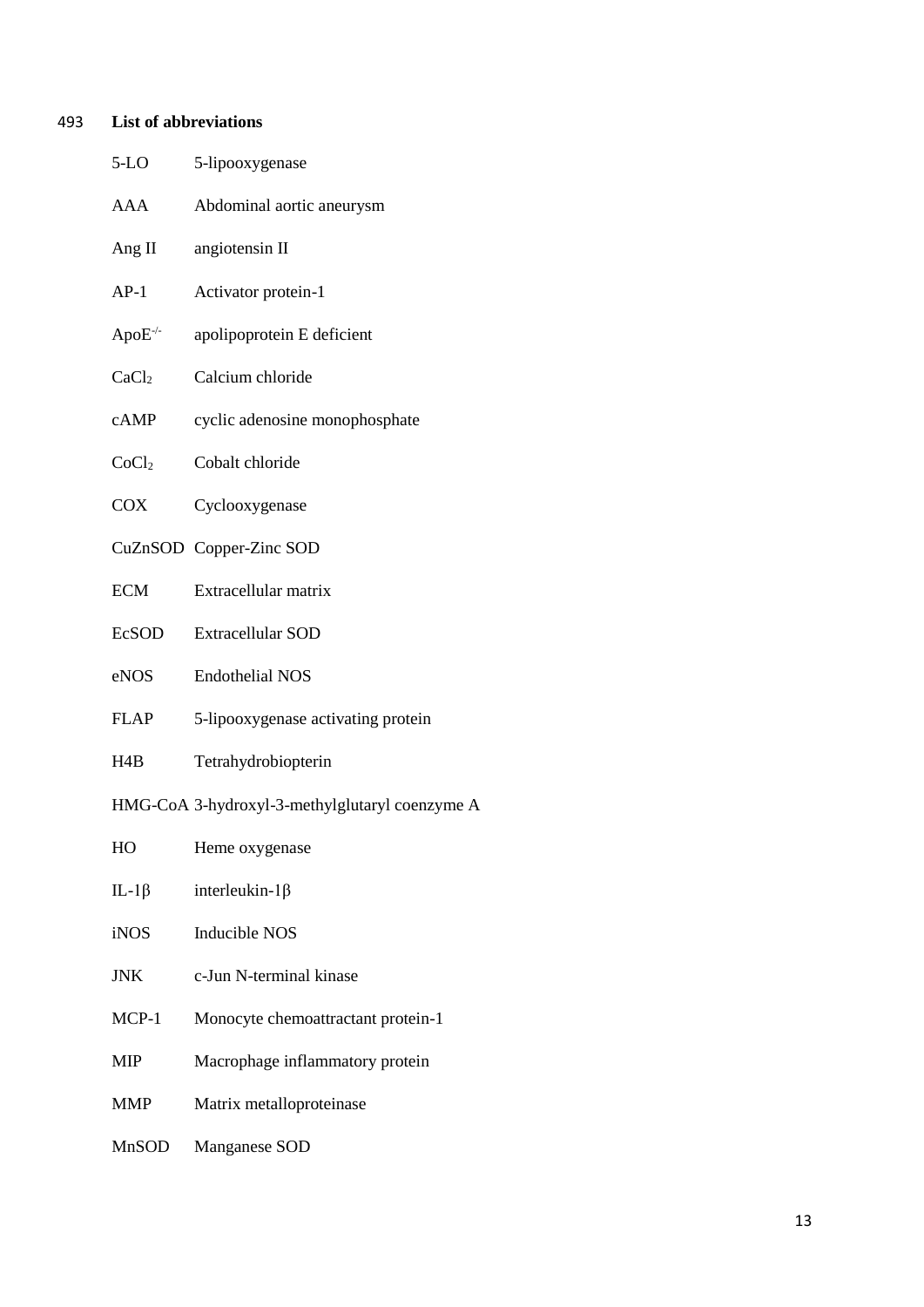| <b>NADPH</b>      | Nicotinamide adenine dinucleotide phosphate         |
|-------------------|-----------------------------------------------------|
| $NF$ - $\kappa B$ | nuclear factor-KB                                   |
| nNOS              | <b>Neuronal NOS</b>                                 |
| NO                | Nitric oxide                                        |
| <b>NOS</b>        | Nitric oxide synthase                               |
| <b>NOX</b>        | Nicotinamide adenine dinucleotide phosphate oxidase |
| <b>NSAID</b>      | nonsteroidal anti-inflammatory drug                 |
| PGE <sub>2</sub>  | Prostaglandin E2                                    |
| <b>ROS</b>        | Reactive oxygen species                             |
| <b>SOD</b>        | Superoxide dismutase                                |
| TIMP-1            | tissue inhibitor of metalloproteinase-1             |
| $TNF\alpha$       | Tumor necrosis factor $\alpha$                      |
| TNF- $\alpha$     | tumor necrosis factor- $\alpha$                     |
| <b>TRX</b>        | Thioredoxin                                         |
| <b>VSMC</b>       | Vascular smooth muscle cells                        |
| X <sub>O</sub>    | Xanthine oxidase                                    |
|                   |                                                     |

494

### 496 **Acknowledgments**

497 Research undertaken by J.G is supported by the National Health and Medical Research Council

498 (project grant numbers 1063476, 1022752, 1021416, 1020955, 1003707; Practitioner Fellowship

499 number 1019921; and a Centre of Research Excellence number 1000967), the Queensland

500 Government and The Townsville Hospital Private Practice Trust Fund. The funding bodies played no

501 role in the production of this paper.

### 502 **Conflicts of Interest**

503 The authors declare no conflict of interest.

504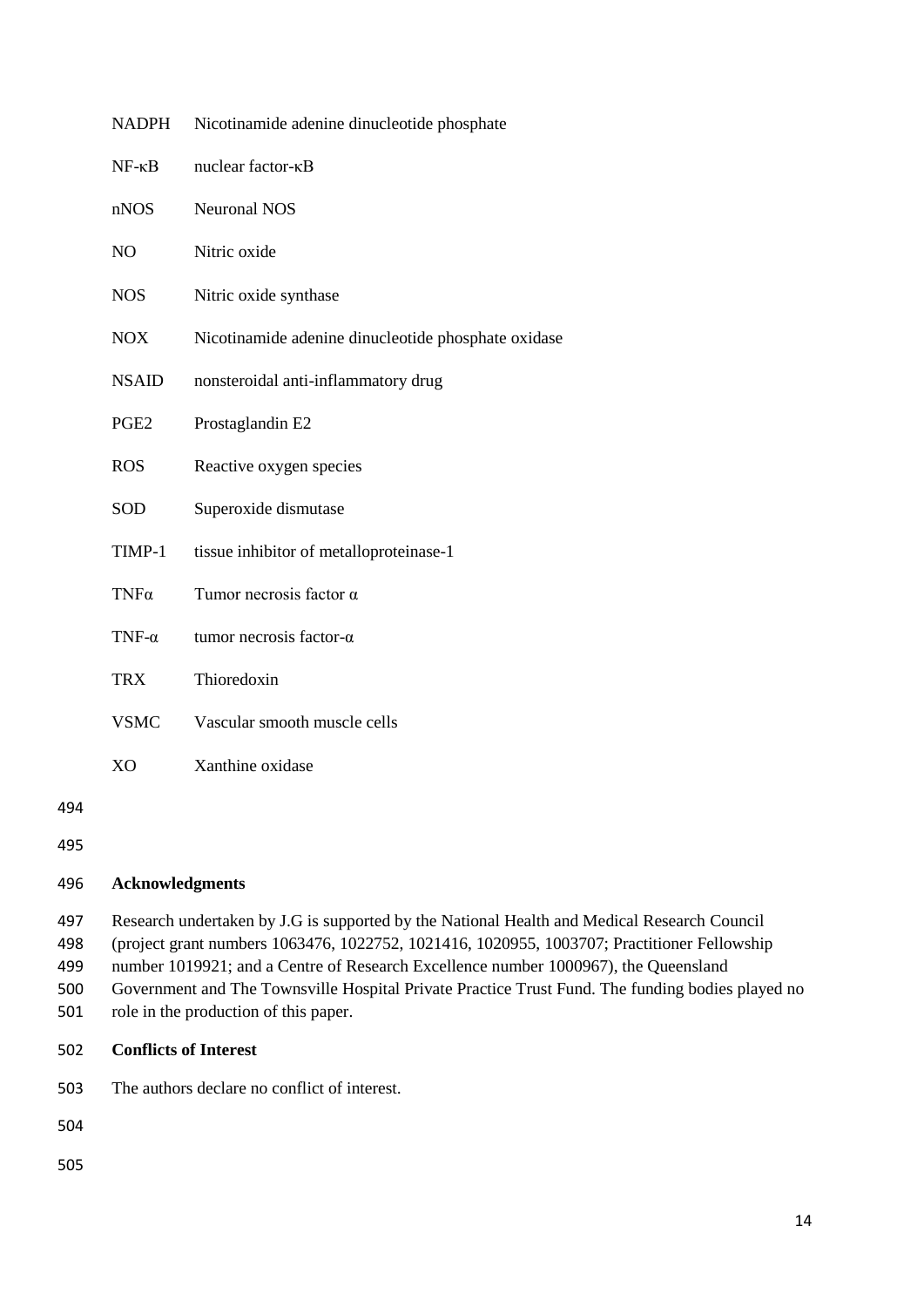### **References**

 1. Emeto TI, Moxon JV, Biros E, Rush CM, Clancy P, Woodward L, et al. Urocortin 2 is associated with abdominal aortic aneurysm and mediates anti-proliferative effects on vascular smooth muscle cells via corticotrophin releasing factor receptor 2. Clin Sci (Lond). 2014;126(7):517-27.

 2. Moxon JV, Parr A, Emeto TI, Walker P, Norman PE, Golledge J. Diagnosis and monitoring of abdominal aortic aneurysm: current status and future prospects. Curr Probl Cardiol. 2010;35(10):512-48.

 3. Emeto TI, Seto SW, Golledge J. Targets for medical therapy to limit abdominal aortic aneurysm progression. Curr Drug Targets. 2014;15(9):860-73.

- 4. Chaikof EL, Brewster DC, Dalman RL, Makaroun MS, Illig KA, Sicard GA, et al. The care of patients with an abdominal aortic aneurysm: the Society for Vascular Surgery practice guidelines. Journal of vascular surgery. 2009;50(4 Suppl):S2-49.
- 5. Khosla S, Morris DR, Moxon JV, Walker PJ, Gasser TC, Golledge J. Meta-analysis of peak wall stress in ruptured, symptomatic and intact abdominal aortic aneurysms. Br J Surg.

2014;101(11):1350-7; discussion 7.

 6. Golledge J, Norman PE. Pathophysiology of abdominal aortic aneurysm relevant to improvements in patients' management. Curr Opin Cardiol. 2009;24(6):532-8.

 7. Tsutsui H, Kinugawa S, Matsushima S. Oxidative stress and heart failure. Am J Physiol Heart Circ Physiol. 2011;301(6):H2181-90.

 8. Vourliotakis G, Aivatidi C. Oxidative Stress and Abdominal Aortic Aneurysms. Systems Biology of Free Radicals and Antioxidants. 2014:1405-22.

 9. Sawada H, Hao H, Naito Y, Oboshi M, Hirotani S, Mitsuno M, et al. Aortic iron overload with oxidative stress and inflammation in human and murine abdominal aortic aneurysm. Arterioscler Thromb Vasc Biol. 2015;35(6):1507-14.

 10. Shang T, Liu Z, Liu CJ. Antioxidant Vitamin C attenuates experimental abdominal aortic aneurysm development in an elastase-induced rat model. J Surg Res. 2014;188(1):316-25.

 11. Miller FJ, Jr., Sharp WJ, Fang X, Oberley LW, Oberley TD, Weintraub NL. Oxidative stress in human abdominal aortic aneurysms: a potential mediator of aneurysmal remodeling. Arterioscler Thromb Vasc Biol. 2002;22(4):560-5.

 12. Forstermann U. Oxidative stress in vascular disease: causes, defense mechanisms and potential therapies. Nat Clin Pract Cardiovasc Med. 2008;5(6):338-49.

- 13. Forstermann U. Nitric oxide and oxidative stress in vascular disease. Pflugers Arch. 2010;459(6):923-39.
- 14. Lizarbe TR, Tarin C, Gomez M, Lavin B, Aracil E, Orte LM, et al. Nitric oxide induces the progression of abdominal aortic aneurysms through the matrix metalloproteinase inducer EMMPRIN. Am J Pathol. 2009;175(4):1421-30.

 15. Parodi FE, Mao D, Ennis TL, Bartoli MA, Thompson RW. Suppression of experimental abdominal aortic aneurysms in mice by treatment with pyrrolidine dithiocarbamate, an antioxidant

inhibitor of nuclear factor-kappaB. Journal of vascular surgery. 2005;41(3):479-89.

 16. Costanzo A, Moretti F, Burgio VL, Bravi C, Guido F, Levrero M, et al. Endothelial activation by angiotensin II through NFkappaB and p38 pathways: Involvement of NFkappaB-inducible kinase

 (NIK), free oxygen radicals, and selective inhibition by aspirin. Journal of cellular physiology. 2003;195(3):402-10.

- 17. Li Q, Engelhardt JF. Interleukin-1beta induction of NFkappaB is partially regulated by H2O2- mediated activation of NFkappaB-inducing kinase. The Journal of biological chemistry.
- 2006;281(3):1495-505. 18. Xiong W, Mactaggart J, Knispel R, Worth J, Zhu Z, Li Y, et al. Inhibition of reactive oxygen species attenuates aneurysm formation in a murine model. Atherosclerosis. 2009;202(1):128-34. 19. Kumar B, Iqbal MA, Singh RK, Bamezai RNK. Resveratrol inhibits TIGAR to promote ROS
- induced apoptosis and autophagy. Biochimie. 2015;118:26-35.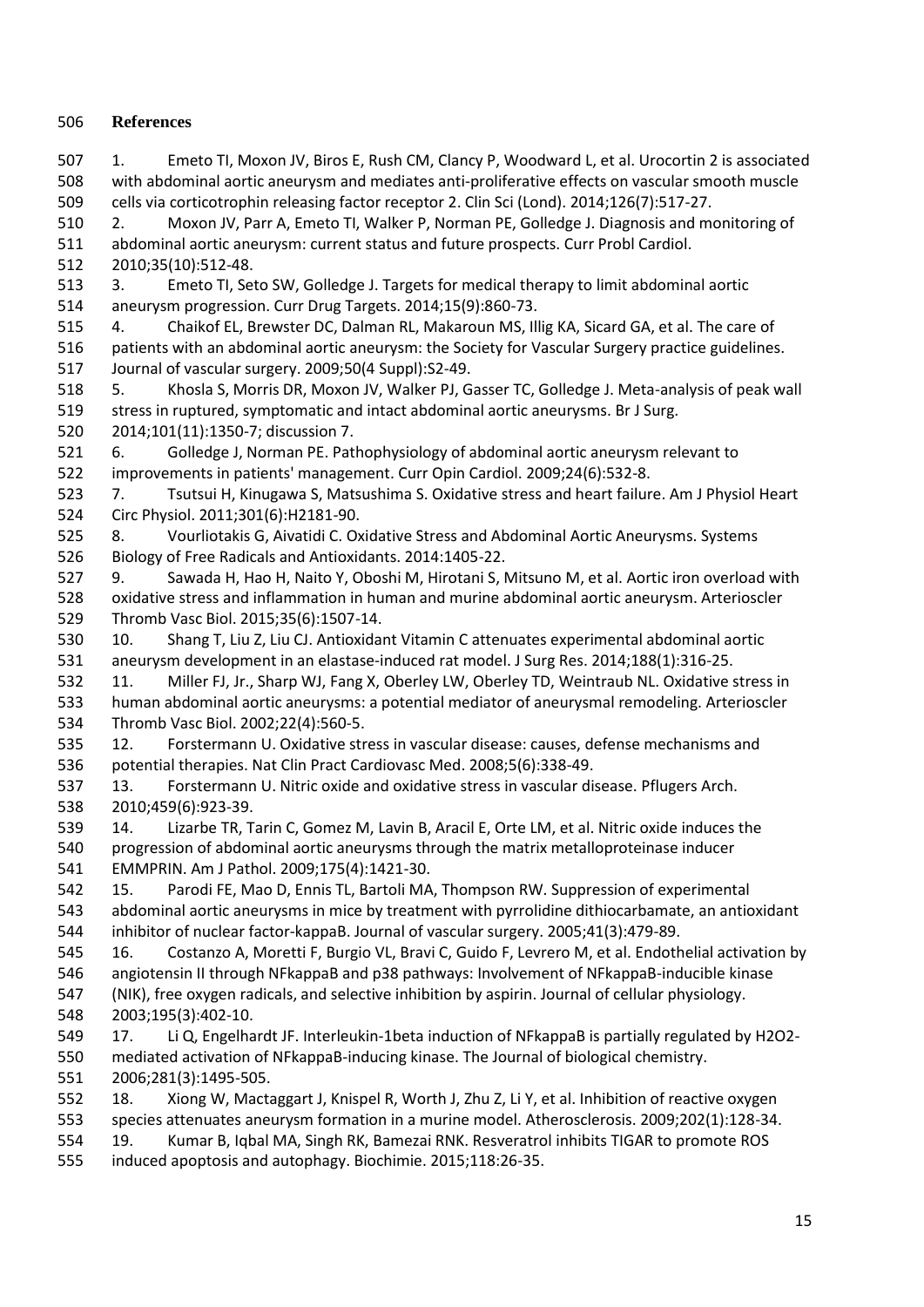20. Davies KJ. The broad spectrum of responses to oxidants in proliferating cells: a new paradigm for oxidative stress. IUBMB life. 1999;48(1):41-7.

 21. Day RM, Suzuki YJ, Fanburg BL. Regulation of glutathione by oxidative stress in bovine pulmonary artery endothelial cells. Antioxidants & redox signaling. 2003;5(6):699-704.

 22. Martinez-Pinna R, Lindholt JS, Blanco-Colio LM, Dejouvencel T, Madrigal-Matute J, Ramos- Mozo P, et al. Increased levels of thioredoxin in patients with abdominal aortic aneurysms (AAAs). A potential link of oxidative stress with AAA evolution. Atherosclerosis. 2010;212(1):333-8.

 23. Gavrila D, Li WG, McCormick ML, Thomas M, Daugherty A, Cassis LA, et al. Vitamin E inhibits abdominal aortic aneurysm formation in angiotensin II-infused apolipoprotein E-deficient mice. Arterioscler Thromb Vasc Biol. 2005;25(8):1671-7.

 24. Nakahashi TK, Hoshina K, Tsao PS, Sho E, Sho M, Karwowski JK, et al. Flow loading induces macrophage antioxidative gene expression in experimental aneurysms. Arterioscler Thromb Vasc Biol. 2002;22(12):2017-22.

 25. Johanning JM, Franklin DP, Han DC, Carey DJ, Elmore JR. Inhibition of inducible nitric oxide synthase limits nitric oxide production and experimental aneurysm expansion. Journal of vascular surgery. 2001;33(3):579-86.

 26. Kaneko H, Anzai T, Morisawa M, Kohno T, Nagai T, Anzai A, et al. Resveratrol prevents the development of abdominal aortic aneurysm through attenuation of inflammation, oxidative stress, and neovascularization. Atherosclerosis. 2011;217(2):350-7.

 27. Davis V, Persidskaia R, Baca-Regen L, Itoh Y, Nagase H, Persidsky Y, et al. Matrix metalloproteinase-2 production and its binding to the matrix are increased in abdominal aortic aneurysms. Arterioscler Thromb Vasc Biol. 1998;18(10):1625-33.

 28. Rizas KD, Ippagunta N, Tilson MD, 3rd. Immune cells and molecular mediators in the pathogenesis of the abdominal aortic aneurysm. Cardiol Rev. 2009;17(5):201-10.

 29. Dubick MA, Hunter GC, Casey SM, Keen CL. Aortic ascorbic acid, trace elements, and superoxide dismutase activity in human aneurysmal and occlusive disease. Proc Soc Exp Biol Med. 1987;184(2):138-43.

 30. Jung O, Marklund SL, Geiger H, Pedrazzini T, Busse R, Brandes RP. Extracellular superoxide dismutase is a major determinant of nitric oxide bioavailability: in vivo and ex vivo evidence from ecSOD-deficient mice. Circulation research. 2003;93(7):622-9.

 31. Jung O, Marklund SL, Xia N, Busse R, Brandes RP. Inactivation of extracellular superoxide dismutase contributes to the development of high-volume hypertension. Arterioscler Thromb Vasc Biol. 2007;27(3):470-7.

 32. Dubick MA, Keen CL, DiSilvestro RA, Eskelson CD, Ireton J, Hunter GC. Antioxidant enzyme activity in human abdominal aortic aneurysmal and occlusive disease. Proc Soc Exp Biol Med. 1999;220(1):39-45.

 33. Ayala A, Munoz MF, Arguelles S. Lipid peroxidation: production, metabolism, and signaling mechanisms of malondialdehyde and 4-hydroxy-2-nonenal. Oxid Med Cell Longev. 2014;2014:360438.

 34. Kinnunen PK, Kaarniranta K, Mahalka AK. Protein-oxidized phospholipid interactions in cellular signaling for cell death: from biophysics to clinical correlations. Biochim Biophys Acta. 2012;1818(10):2446-55.

 35. Iida S, Chu Y, Weiss RM, Kang YM, Faraci FM, Heistad DD. Vascular effects of a common gene variant of extracellular superoxide dismutase in heart failure. Am J Physiol Heart Circ Physiol. 2006;291(2):H914-20.

 36. Torzewski M, Ochsenhirt V, Kleschyov AL, Oelze M, Daiber A, Li H, et al. Deficiency of glutathione peroxidase-1 accelerates the progression of atherosclerosis in apolipoprotein E-deficient mice. Arterioscler Thromb Vasc Biol. 2007;27(4):850-7.

37. Zhang Y, Griendling KK, Dikalova A, Owens GK, Taylor WR. Vascular hypertrophy in

angiotensin II-induced hypertension is mediated by vascular smooth muscle cell-derived H2O2.

Hypertension. 2005;46(4):732-7.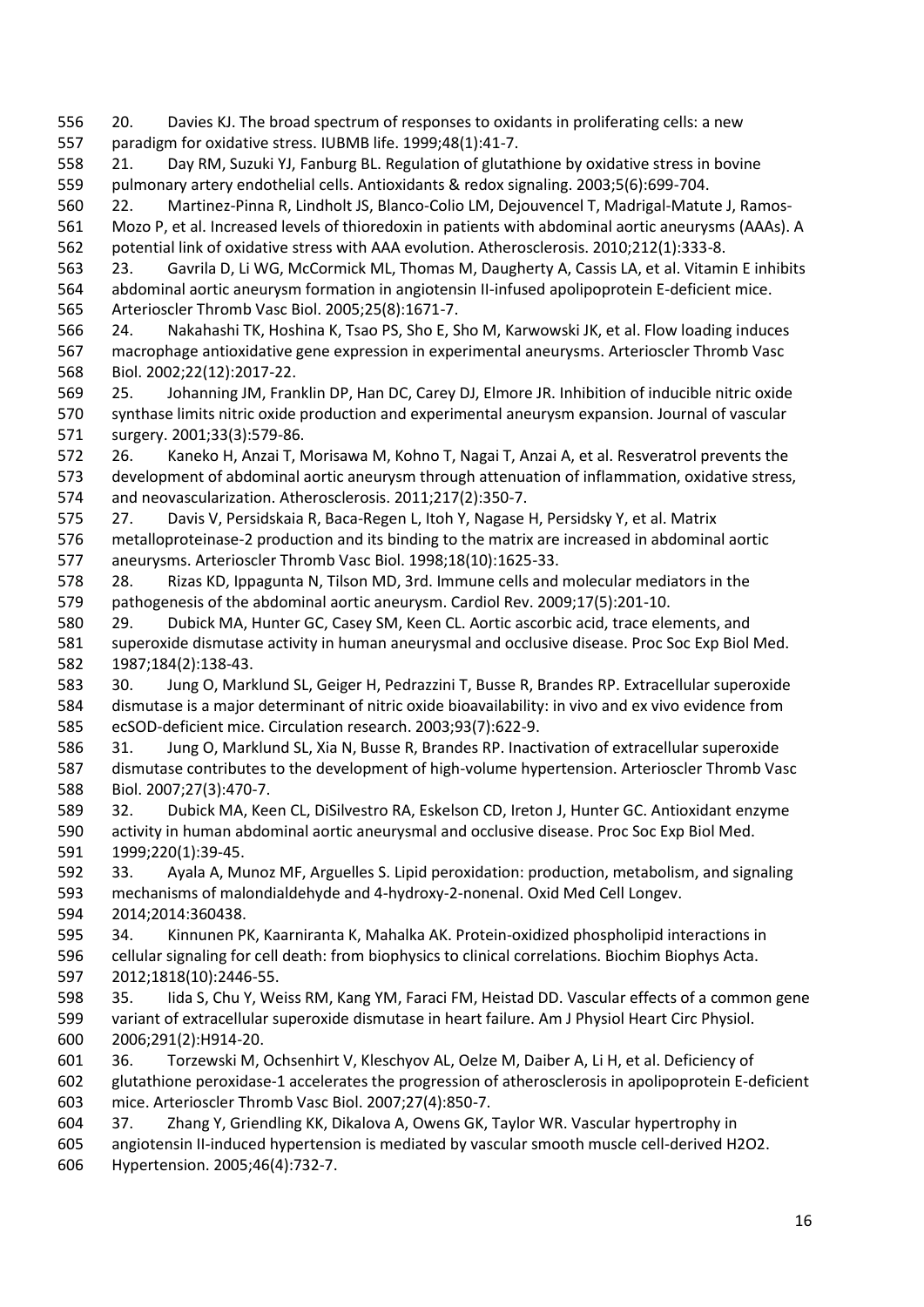- 38. Stocker R, Perrella MA. Heme oxygenase-1: a novel drug target for atherosclerotic diseases? Circulation. 2006;114(20):2178-89.
- 39. Jiang F, Roberts SJ, Datla, Sr., Dusting GJ. NO modulates NADPH oxidase function via heme oxygenase-1 in human endothelial cells. Hypertension. 2006;48(5):950-7.
- 40. Aviram M, Rosenblat M, Bisgaier CL, Newton RS, Primo-Parmo SL, La Du BN. Paraoxonase inhibits high-density lipoprotein oxidation and preserves its functions. A possible peroxidative role for paraoxonase. J Clin Invest. 1998;101(8):1581-90.
- 41. Yamawaki H, Haendeler J, Berk BC. Thioredoxin: a key regulator of cardiovascular homeostasis. Circulation research. 2003;93(11):1029-33.
- 42. Horke S, Witte I, Wilgenbus P, Kruger M, Strand D, Forstermann U. Paraoxonase-2 reduces oxidative stress in vascular cells and decreases endoplasmic reticulum stress-induced caspase activation. Circulation. 2007;115(15):2055-64.
- 43. Heller R, Unbehaun A, Schellenberg B, Mayer B, Werner-Felmayer G, Werner ER. L-ascorbic acid potentiates endothelial nitric oxide synthesis via a chemical stabilization of tetrahydrobiopterin. The Journal of biological chemistry. 2001;276(1):40-7.
- 44. Zhang J, Schmidt J, Ryschich E, Mueller-Schilling M, Schumacher H, Allenberg JR. Inducible nitric oxide synthase is present in human abdominal aortic aneurysm and promotes oxidative vascular injury. Journal of vascular surgery. 2003;38(2):360-7.
- 45. Sies H. Oxidative stress: oxidants and antioxidants. Exp Physiol. 1997;82(2):291-5.
- 46. Yajima N, Masuda M, Miyazaki M, Nakajima N, Chien S, Shyy JY. Oxidative stress is involved in the development of experimental abdominal aortic aneurysm: a study of the transcription profile with complementary DNA microarray. Journal of vascular surgery. 2002;36(2):379-85.
- 47. Wang Y, Wang GZ, Rabinovitch PS, Tabas I. Macrophage mitochondrial oxidative stress promotes atherosclerosis and nuclear factor-kappaB-mediated inflammation in macrophages. Circulation research. 2014;114(3):421-33.
- 48. McCormick ML, Gavrila D, Weintraub NL. Role of oxidative stress in the pathogenesis of abdominal aortic aneurysms. Arterioscler Thromb Vasc Biol. 2007;27(3):461-9.
- 49. Li JM, Shah AM. Mechanism of endothelial cell NADPH oxidase activation by angiotensin II. Role of the p47phox subunit. The Journal of biological chemistry. 2003;278(14):12094-100.
- 50. Doughan AK, Harrison DG, Dikalov SI. Molecular mechanisms of angiotensin II-mediated mitochondrial dysfunction: linking mitochondrial oxidative damage and vascular endothelial dysfunction. Circulation research. 2008;102(4):488-96.
- 51. Leong XF, Mustafa MR, Das S, Jaarin K. Association of elevated blood pressure and impaired vasorelaxation in experimental Sprague-Dawley rats fed with heated vegetable oil. Lipids Health Dis. 2010;9:66.
- 52. Dikalova A, Clempus R, Lassegue B, Cheng G, McCoy J, Dikalov S, et al. Nox1 overexpression potentiates angiotensin II-induced hypertension and vascular smooth muscle hypertrophy in transgenic mice. Circulation. 2005;112(17):2668-76.
- 53. Weber DS, Rocic P, Mellis AM, Laude K, Lyle AN, Harrison DG, et al. Angiotensin II-induced hypertrophy is potentiated in mice overexpressing p22phox in vascular smooth muscle. Am J Physiol Heart Circ Physiol. 2005;288(1):H37-42.
- 54. Thomas M, Gavrila D, McCormick ML, Miller FJ, Jr., Daugherty A, Cassis LA, et al. Deletion of p47phox attenuates angiotensin II-induced abdominal aortic aneurysm formation in apolipoprotein E-deficient mice. Circulation. 2006;114(5):404-13.
- 55. Gavazzi G, Deffert C, Trocme C, Schappi M, Herrmann FR, Krause KH. NOX1 deficiency protects from aortic dissection in response to angiotensin II. Hypertension. 2007;50(1):189-96.
- 56. Kigawa Y, Miyazaki T, Lei XF, Nakamachi T, Oguchi T, Kim-Kaneyama JR, et al. NADPH oxidase
- deficiency exacerbates angiotensin II-induced abdominal aortic aneurysms in mice. Arterioscler Thromb Vasc Biol. 2014;34(11):2413-20.
-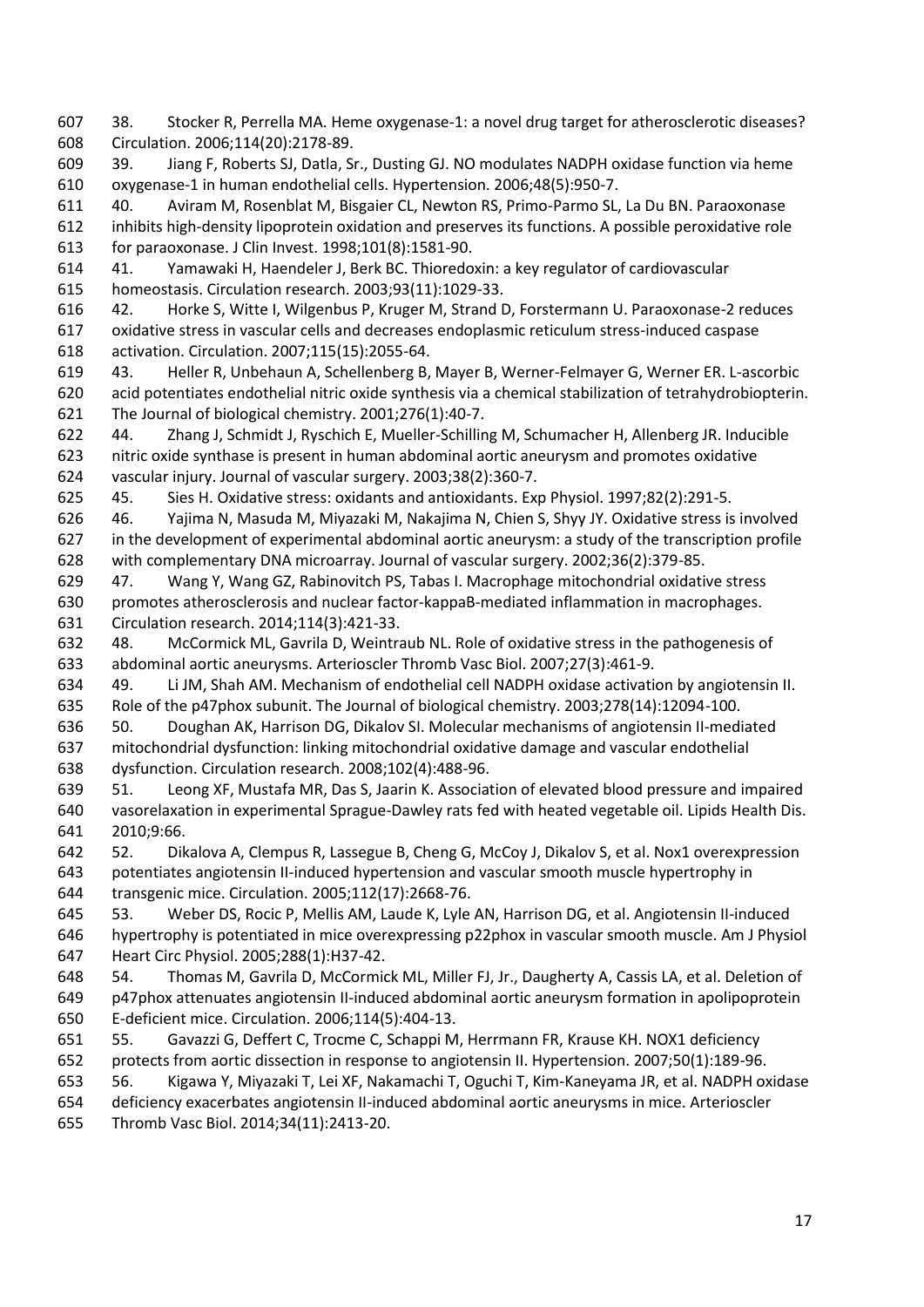57. Johnston WF, Salmon M, Su G, Lu G, Stone ML, Zhao Y, et al. Genetic and pharmacologic disruption of interleukin-1beta signaling inhibits experimental aortic aneurysm formation. Arterioscler Thromb Vasc Biol. 2013;33(2):294-304.

 58. McNally JS, Davis ME, Giddens DP, Saha A, Hwang J, Dikalov S, et al. Role of xanthine oxidoreductase and NAD(P)H oxidase in endothelial superoxide production in response to oscillatory shear stress. Am J Physiol Heart Circ Physiol. 2003;285(6):H2290-7.

 59. Pisoschi AM, Pop A. The role of antioxidants in the chemistry of oxidative stress: A review. Eur J Med Chem. 2015;97:55-74.

 60. Zhang Q, Huang JH, Xia RP, Duan XH, Jiang YB, Jiang Q, et al. Suppression of experimental abdominal aortic aneurysm in a rat model by the phosphodiesterase 3 inhibitor cilostazol. J Surg Res. 2011;167(2):e385-93.

61. Schror K. The pharmacology of cilostazol. Diabetes Obes Metab. 2002;4 Suppl 2:S14-9.

 62. Brash AR. Lipoxygenases: occurrence, functions, catalysis, and acquisition of substrate. The Journal of biological chemistry. 1999;274(34):23679-82.

 63. Funk CD. Lipoxygenase pathways as mediators of early inflammatory events in atherosclerosis. Arterioscler Thromb Vasc Biol. 2006;26(6):1204-6.

 64. Zuo L, Christofi FL, Wright VP, Bao S, Clanton TL. Lipoxygenase-dependent superoxide release in skeletal muscle. J Appl Physiol (1985). 2004;97(2):661-8.

 65. Liu JY, Yang J, Inceoglu B, Qiu H, Ulu A, Hwang SH, et al. Inhibition of soluble epoxide hydrolase enhances the anti-inflammatory effects of aspirin and 5-lipoxygenase activation protein inhibitor in a murine model. Biochem Pharmacol. 2010;79(6):880-7.

 66. Zhao L, Moos MP, Grabner R, Pedrono F, Fan J, Kaiser B, et al. The 5-lipoxygenase pathway promotes pathogenesis of hyperlipidemia-dependent aortic aneurysm. Nat Med. 2004;10(9):966-73. 67. Bhamidipati CM, Whatling CA, Mehta GS, Meher AK, Hajzus VA, Su G, et al. 5-Lipoxygenase

 pathway in experimental abdominal aortic aneurysms. Arterioscler Thromb Vasc Biol. 2014;34(12):2669-78.

 68. Kristo F, Hardy GJ, Anderson TJ, Sinha S, Ahluwalia N, Lin AY, et al. Pharmacological inhibition of BLT1 diminishes early abdominal aneurysm formation. Atherosclerosis. 2010;210(1):107-13.

 69. Thompson RW, Parks WC. Role of matrix metalloproteinases in abdominal aortic aneurysms. Ann N Y Acad Sci. 1996;800:157-74.

 70. Yoshida H, Yanai H, Namiki Y, Fukatsu-Sasaki K, Furutani N, Tada N. Neuroprotective effects of edaravone: a novel free radical scavenger in cerebrovascular injury. CNS Drug Rev. 2006;12(1):9- 20.

 71. Morimoto K, Hasegawa T, Tanaka A, Wulan B, Yu J, Morimoto N, et al. Free-radical scavenger edaravone inhibits both formation and development of abdominal aortic aneurysm in rats. Journal of vascular surgery. 2012;55(6):1749-58.

 72. Ahluwalia N, Lin AY, Tager AM, Pruitt IE, Anderson TJ, Kristo F, et al. Inhibited aortic aneurysm formation in BLT1-deficient mice. J Immunol. 2007;179(1):691-7.

 73. Cao RY, Adams MA, Habenicht AJ, Funk CD. Angiotensin II-induced abdominal aortic aneurysm occurs independently of the 5-lipoxygenase pathway in apolipoprotein E-deficient mice. Prostaglandins Other Lipid Mediat. 2007;84(1-2):34-42.

 74. Di Gennaro A, Wagsater D, Mayranpaa MI, Gabrielsen A, Swedenborg J, Hamsten A, et al. Increased expression of leukotriene C4 synthase and predominant formation of cysteinyl-

leukotrienes in human abdominal aortic aneurysm. Proc Natl Acad Sci U S A. 2010;107(49):21093-7.

 75. Houard X, Ollivier V, Louedec L, Michel JB, Back M. Differential inflammatory activity across human abdominal aortic aneurysms reveals neutrophil-derived leukotriene B4 as a major

chemotactic factor released from the intraluminal thrombus. FASEB J. 2009;23(5):1376-83.

 76. Bisoendial RJ, Tanck MW, Golledge J, Broekhuizen LN, Legemate DA, Stroes ES, et al. The association between the gene encoding 5-lipoxygenase activating protein and abdominal aortic

aneurysms. Atherosclerosis. 2012;220(2):425-8.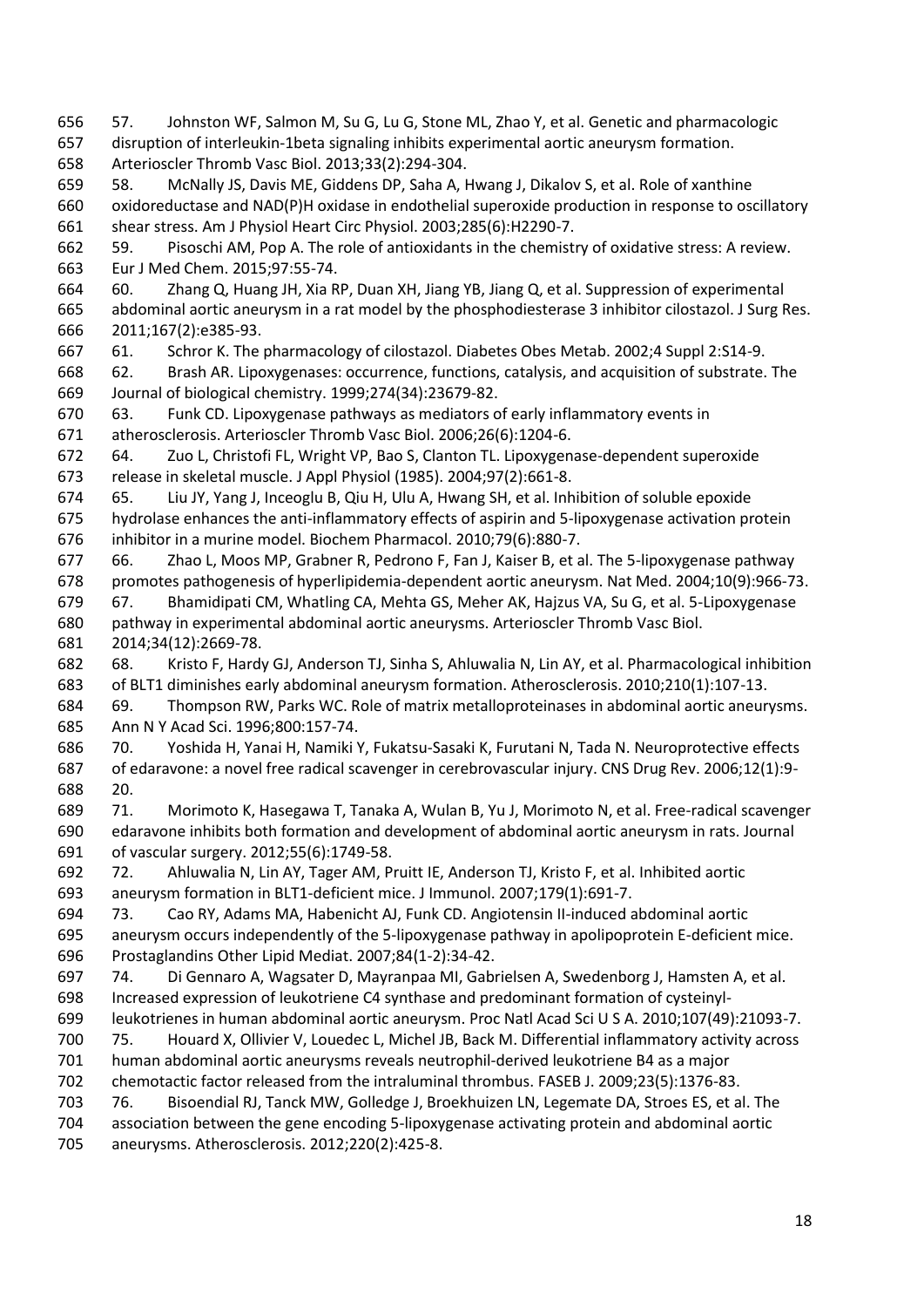77. Dubois RN, Abramson SB, Crofford L, Gupta RA, Simon LS, Van De Putte LB, et al. Cyclooxygenase in biology and disease. FASEB J. 1998;12(12):1063-73. 78. Reilly JM, Miralles M, Wester WN, Sicard GA. Differential expression of prostaglandin E2 and interleukin-6 in occlusive and aneurysmal aortic disease. Surgery. 1999;126(4):624-7; discussion 7-8. 79. Holmes DR, Wester W, Thompson RW, Reilly JM. Prostaglandin E2 synthesis and cyclooxygenase expression in abdominal aortic aneurysms. Journal of vascular surgery. 1997;25(5):810-5. 713 80. Walton LJ, Franklin IJ, Bayston T, Brown LC, Greenhalgh RM, Taylor GW, et al. Inhibition of prostaglandin E2 synthesis in abdominal aortic aneurysms: implications for smooth muscle cell viability, inflammatory processes, and the expansion of abdominal aortic aneurysms. Circulation. 1999;100(1):48-54. 81. Gitlin JM, Trivedi DB, Langenbach R, Loftin CD. Genetic deficiency of cyclooxygenase-2 attenuates abdominal aortic aneurysm formation in mice. Cardiovasc Res. 2007;73(1):227-36. 82. King VL, Trivedi DB, Gitlin JM, Loftin CD. Selective cyclooxygenase-2 inhibition with celecoxib decreases angiotensin II-induced abdominal aortic aneurysm formation in mice. Arterioscler Thromb Vasc Biol. 2006;26(5):1137-43. 83. Cao RY, St Amand T, Li X, Yoon SH, Wang CP, Song H, et al. Prostaglandin receptor EP4 in abdominal aortic aneurysms. Am J Pathol. 2012;181(1):313-21. 84. Ghoshal S, Loftin CD. Cyclooxygenase-2 inhibition attenuates abdominal aortic aneurysm progression in hyperlipidemic mice. PLoS One. 2012;7(11):e44369. 85. Mukherjee K, Gitlin JM, Loftin CD. Effectiveness of cyclooxygenase-2 inhibition in limiting abdominal aortic aneurysm progression in mice correlates with a differentiated smooth muscle cell phenotype. J Cardiovasc Pharmacol. 2012;60(6):520-9. 86. Keeling WB, Hackmann AE, Colter ME, Stone PA, Johnson BL, Back MR, et al. MF-tricyclic inhibits growth of experimental abdominal aortic aneurysms. J Surg Res. 2007;141(2):192-5. 87. Miralles M, Wester W, Sicard GA, Thompson R, Reilly JM. Indomethacin inhibits expansion of experimental aortic aneurysms via inhibition of the cox2 isoform of cyclooxygenase. Journal of vascular surgery. 1999;29(5):884-92; discussion 92-3. 88. Holmes DR, Petrinec D, Wester W, Thompson RW, Reilly JM. Indomethacin prevents elastase-induced abdominal aortic aneurysms in the rat. J Surg Res. 1996;63(1):305-9. 89. Armstrong PJ, Franklin DP, Carey DJ, Elmore JR. Suppression of experimental aortic aneurysms: comparison of inducible nitric oxide synthase and cyclooxygenase inhibitors. Ann Vasc Surg. 2005;19(2):248-57. 90. Kearney PM, Baigent C, Godwin J, Halls H, Emberson JR, Patrono C. Do selective cyclo- oxygenase-2 inhibitors and traditional non-steroidal anti-inflammatory drugs increase the risk of atherothrombosis? Meta-analysis of randomised trials. BMJ. 2006;332(7553):1302-8. 91. Antman EM, Bennett JS, Daugherty A, Furberg C, Roberts H, Taubert KA. Use of nonsteroidal antiinflammatory drugs: an update for clinicians: a scientific statement from the American Heart Association. Circulation. 2007;115(12):1634-42. 92. Alderton WK, Cooper CE, Knowles RG. Nitric oxide synthases: structure, function and inhibition. Biochem J. 2001;357(Pt 3):593-615. 93. Stocker R, Keaney JF, Jr. Role of oxidative modifications in atherosclerosis. Physiol Rev. 2004;84(4):1381-478. 94. Gao L, Siu KL, Chalupsky K, Nguyen A, Chen P, Weintraub NL, et al. Role of uncoupled endothelial nitric oxide synthase in abdominal aortic aneurysm formation: treatment with folic acid. Hypertension. 2012;59(1):158-66. 95. Siu KL, Miao XN, Cai H. Recoupling of eNOS with folic acid prevents abdominal aortic aneurysm formation in angiotensin II-infused apolipoprotein E null mice. PLoS One. 2014;9(2):e88899.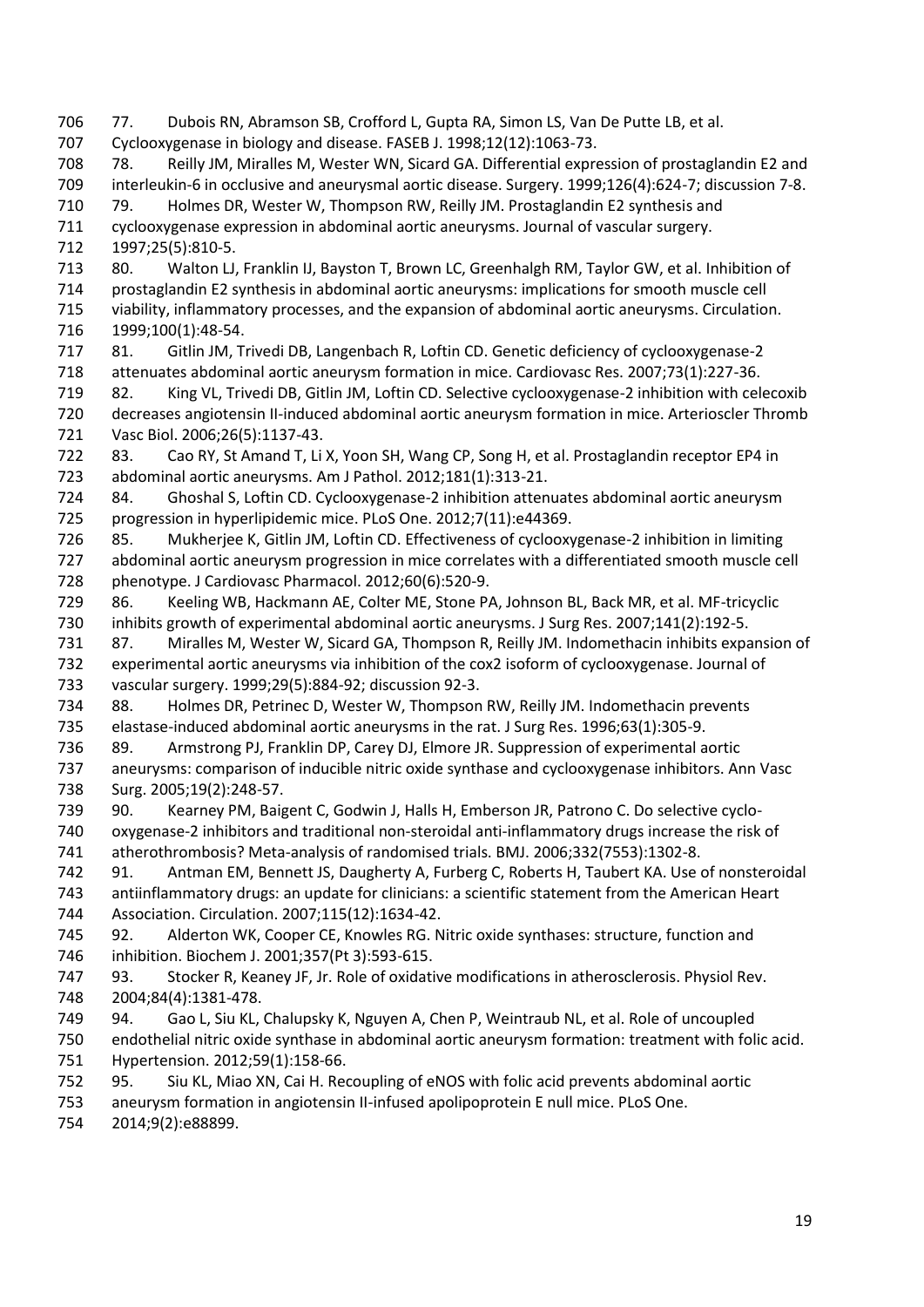96. Kalyanasundaram A, Elmore JR, Manazer JR, Golden A, Franklin DP, Galt SW, et al. Simvastatin suppresses experimental aortic aneurysm expansion. Journal of vascular surgery. 2006;43(1):117-24.

- 97. Steinmetz EF, Buckley C, Shames ML, Ennis TL, Vanvickle-Chavez SJ, Mao D, et al. Treatment with simvastatin suppresses the development of experimental abdominal aortic aneurysms in normal and hypercholesterolemic mice. Ann Surg. 2005;241(1):92-101.
- 98. Schouten O, van Laanen JH, Boersma E, Vidakovic R, Feringa HH, Dunkelgrun M, et al. Statins are associated with a reduced infrarenal abdominal aortic aneurysm growth. Eur J Vasc Endovasc Surg. 2006;32(1):21-6.
- 99. Sukhija R, Aronow WS, Sandhu R, Kakar P, Babu S. Mortality and size of abdominal aortic aneurysm at long-term follow-up of patients not treated surgically and treated with and without statins. Am J Cardiol. 2006;97(2):279-80.
- 100. Evans J, Powell JT, Schwalbe E, Loftus IM, Thompson MM. Simvastatin attenuates the activity of matrix metalloprotease-9 in aneurysmal aortic tissue. Eur J Vasc Endovasc Surg. 2007;34(3):302-3.
- 101. Zhang Y, Naggar JC, Welzig CM, Beasley D, Moulton KS, Park HJ, et al. Simvastatin inhibits angiotensin II-induced abdominal aortic aneurysm formation in apolipoprotein E-knockout mice: possible role of ERK. Arterioscler Thromb Vasc Biol. 2009;29(11):1764-71.
- 102. Shiraya S, Miyake T, Aoki M, Yoshikazu F, Ohgi S, Nishimura M, et al. Inhibition of development of experimental aortic abdominal aneurysm in rat model by atorvastatin through inhibition of macrophage migration. Atherosclerosis. 2009;202(1):34-40.
- 103. Golledge J, Cullen B, Moran C, Rush C. Efficacy of simvastatin in reducing aortic dilatation in mouse models of abdominal aortic aneurysm. Cardiovasc Drugs Ther. 2010;24(5-6):373-8.
- 104. Golledge J, Cullen B, Rush C, Moran CS, Secomb E, Wood F, et al. Peroxisome proliferator- activated receptor ligands reduce aortic dilatation in a mouse model of aortic aneurysm. Atherosclerosis. 2010;210(1):51-6.
- 105. Krishna SM, Seto SW, Moxon JV, Rush C, Walker PJ, Norman PE, et al. Fenofibrate increases high-density lipoprotein and sphingosine 1 phosphate concentrations limiting abdominal aortic
- aneurysm progression in a mouse model. Am J Pathol. 2012;181(2):706-18.
- 106. Kuhlencordt PJ, Gyurko R, Han F, Scherrer-Crosbie M, Aretz TH, Hajjar R, et al. Accelerated atherosclerosis, aortic aneurysm formation, and ischemic heart disease in apolipoprotein
- E/endothelial nitric oxide synthase double-knockout mice. Circulation. 2001;104(4):448-54.
- 107. Miller FJ, Jr. Aortic aneurysms: It's all about the stress. Arterioscler Thromb Vasc Biol. 2002;22(12):1948-9.
- 108. Soares MP, Bach FH. Heme oxygenase-1: from biology to therapeutic potential. Trends Mol Med. 2009;15(2):50-8.
- 109. Ryter SW, Alam J, Choi AM. Heme oxygenase-1/carbon monoxide: from basic science to therapeutic applications. Physiol Rev. 2006;86(2):583-650.
- 110. Schillinger M, Exner M, Mlekusch W, Domanovits H, Huber K, Mannhalter C, et al. Heme
- oxygenase-1 gene promoter polymorphism is associated with abdominal aortic aneurysm. Thromb Res. 2002;106(2):131-6.
- 111. Gregorek AC, Gornik KC, Polancec DS, Dabelic S. GT microsatellite repeats in the heme oxygenase-1 gene promoter associated with abdominal aortic aneurysm in Croatian patients.
- Biochem Genet. 2013;51(5-6):482-92.
- 112. Yamada N, Yamaya M, Okinaga S, Nakayama K, Sekizawa K, Shibahara S, et al. Microsatellite polymorphism in the heme oxygenase-1 gene promoter is associated with susceptibility to emphysema. Am J Hum Genet. 2000;66(1):187-95.
- 801 113. Nishiyama A, Ohno T, Iwata S, Matsui M, Hirota K, Masutani H, et al. Demonstration of the
- interaction of thioredoxin with p40phox, a phagocyte oxidase component, using a yeast two-hybrid system. Immunol Lett. 1999;68(1):155-9.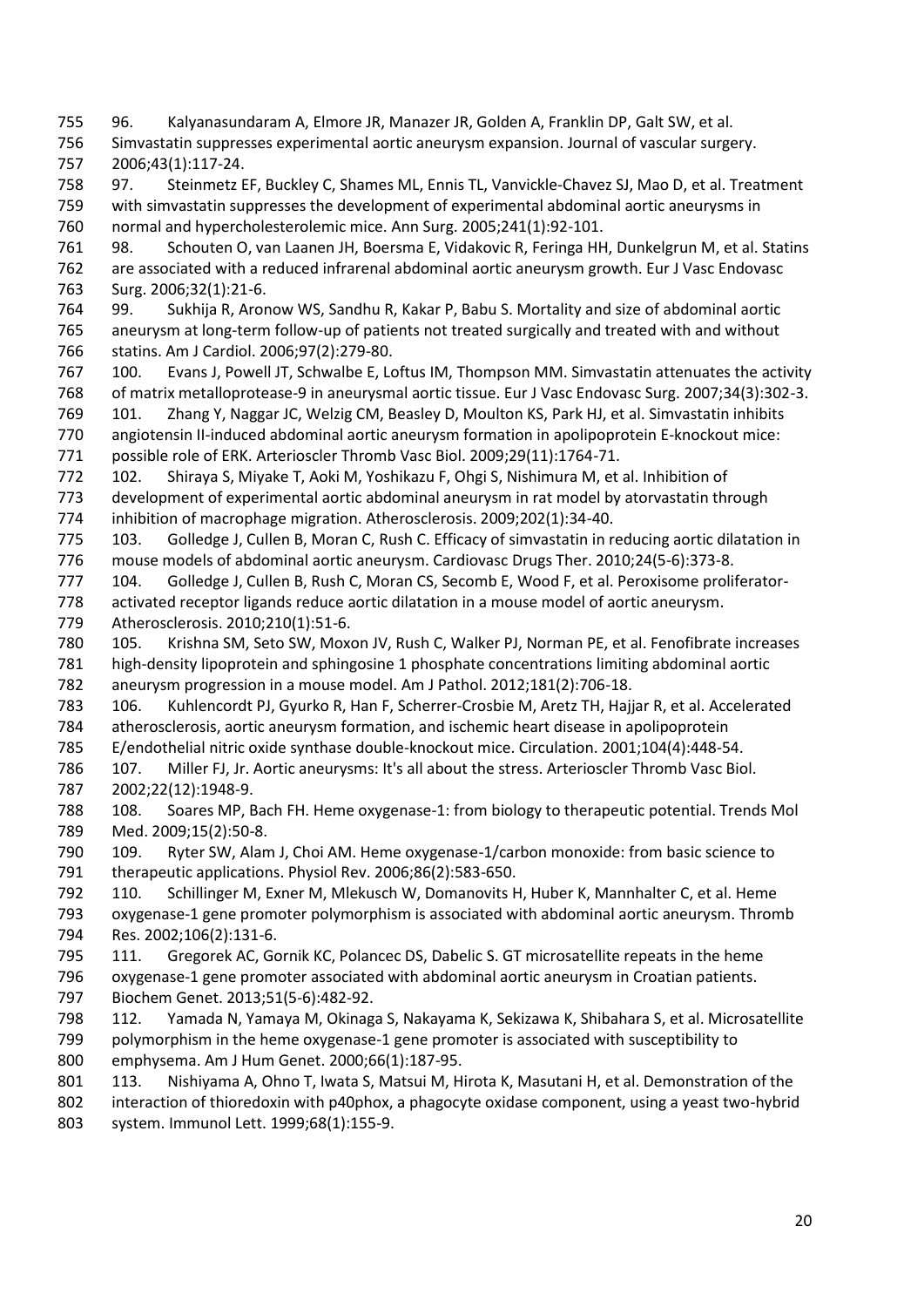114. Billiet L, Furman C, Larigauderie G, Copin C, Brand K, Fruchart JC, et al. Extracellular human 805 thioredoxin-1 inhibits lipopolysaccharide-induced interleukin-1beta expression in human monocyte-derived macrophages. The Journal of biological chemistry. 2005;280(48):40310-8.

 115. Tamaki H, Nakamura H, Nishio A, Nakase H, Ueno S, Uza N, et al. Human thioredoxin-1 ameliorates experimental murine colitis in association with suppressed macrophage inhibitory factor production. Gastroenterology. 2006;131(4):1110-21.

 116. Yoshida M, Korfhagen TR, Whitsett JA. Surfactant protein D regulates NF-kappa B and matrix metalloproteinase production in alveolar macrophages via oxidant-sensitive pathways. J Immunol. 2001;166(12):7514-9.

813 117. Yang H, Roberts LJ, Shi MJ, Zhou LC, Ballard BR, Richardson A, et al. Retardation of atherosclerosis by overexpression of catalase or both Cu/Zn-superoxide dismutase and catalase in mice lacking apolipoprotein E. Circulation research. 2004;95(11):1075-81.

118. Ramos-Mozo P, Madrigal-Matute J, Martinez-Pinna R, Blanco-Colio LM, Lopez JA, Camafeita

 E, et al. Proteomic analysis of polymorphonuclear neutrophils identifies catalase as a novel biomarker of abdominal aortic aneurysm: potential implication of oxidative stress in abdominal aortic aneurysm progression. Arterioscler Thromb Vasc Biol. 2011;31(12):3011-9.

 119. Parastatidis I, Weiss D, Joseph G, Taylor WR. Overexpression of catalase in vascular smooth muscle cells prevents the formation of abdominal aortic aneurysms. Arterioscler Thromb Vasc Biol. 2013;33(10):2389-96.

 120. Sinha I, Pearce CG, Cho BS, Hannawa KK, Roelofs KJ, Stanley JC, et al. Differential regulation of the superoxide dismutase family in experimental aortic aneurysms and rat aortic explants. J Surg Res. 2007;138(2):156-62.

 121. Hao Q, Chen X, Wang X, Dong B, Yang C. Curcumin Attenuates Angiotensin II-Induced 827 Abdominal Aortic Aneurysm by Inhibition of Inflammatory Response and ERK Signaling Pathways. Evid Based Complement Alternat Med. 2014;2014:270930.

829 122. Piechota-Polanczyk A, Goraca A, Demyanets S, Mittlboeck M, Domenig C, Neumayer C, et al. Simvastatin decreases free radicals formation in the human abdominal aortic aneurysm wall via NF-kappaB. Eur J Vasc Endovasc Surg. 2012;44(2):133-7.

 123. Watanabe A, Ichiki T, Sankoda C, Takahara Y, Ikeda J, Inoue E, et al. Suppression of abdominal aortic aneurysm formation by inhibition of prolyl hydroxylase domain protein through 834 attenuation of inflammation and extracellular matrix disruption. Clin Sci (Lond). 2014;126(9):671-8.

835 124. Grigoryants V, Hannawa KK, Pearce CG, Sinha I, Roelofs KJ, Ailawadi G, et al. Tamoxifen up-

regulates catalase production, inhibits vessel wall neutrophil infiltration, and attenuates

development of experimental abdominal aortic aneurysms. Journal of vascular surgery.

2005;41(1):108-14.

 125. Smith JV, Luo Y. Studies on molecular mechanisms of Ginkgo biloba extract. Appl Microbiol Biotechnol. 2004;64(4):465-72.

126. Wang L, Bai Y, Wang B, Cui H, Wu H, Lv JR, et al. Suppression of experimental abdominal

 aortic aneurysms in the mice by treatment with Ginkgo biloba extract (EGb 761). J Ethnopharmacol. 2013;150(1):308-15.

 127. Goel A, Kunnumakkara AB, Aggarwal BB. Curcumin as "Curecumin": from kitchen to clinic. Biochem Pharmacol. 2008;75(4):787-809.

846 128. Fan J, Li X, Yan YW, Tian XH, Hou WJ, Tong H, et al. Curcumin attenuates rat thoracic aortic aneurysm formation by inhibition of the c-Jun N-terminal kinase pathway and apoptosis. Nutrition. 2012;28(10):1068-74.

129. Parodi FE, Mao D, Ennis TL, Pagano MB, Thompson RW. Oral administration of

diferuloylmethane (curcumin) suppresses proinflammatory cytokines and destructive connective

tissue remodeling in experimental abdominal aortic aneurysms. Ann Vasc Surg. 2006;20(3):360-8.

 130. Fong GH, Takeda K. Role and regulation of prolyl hydroxylase domain proteins. Cell Death Differ. 2008;15(4):635-41.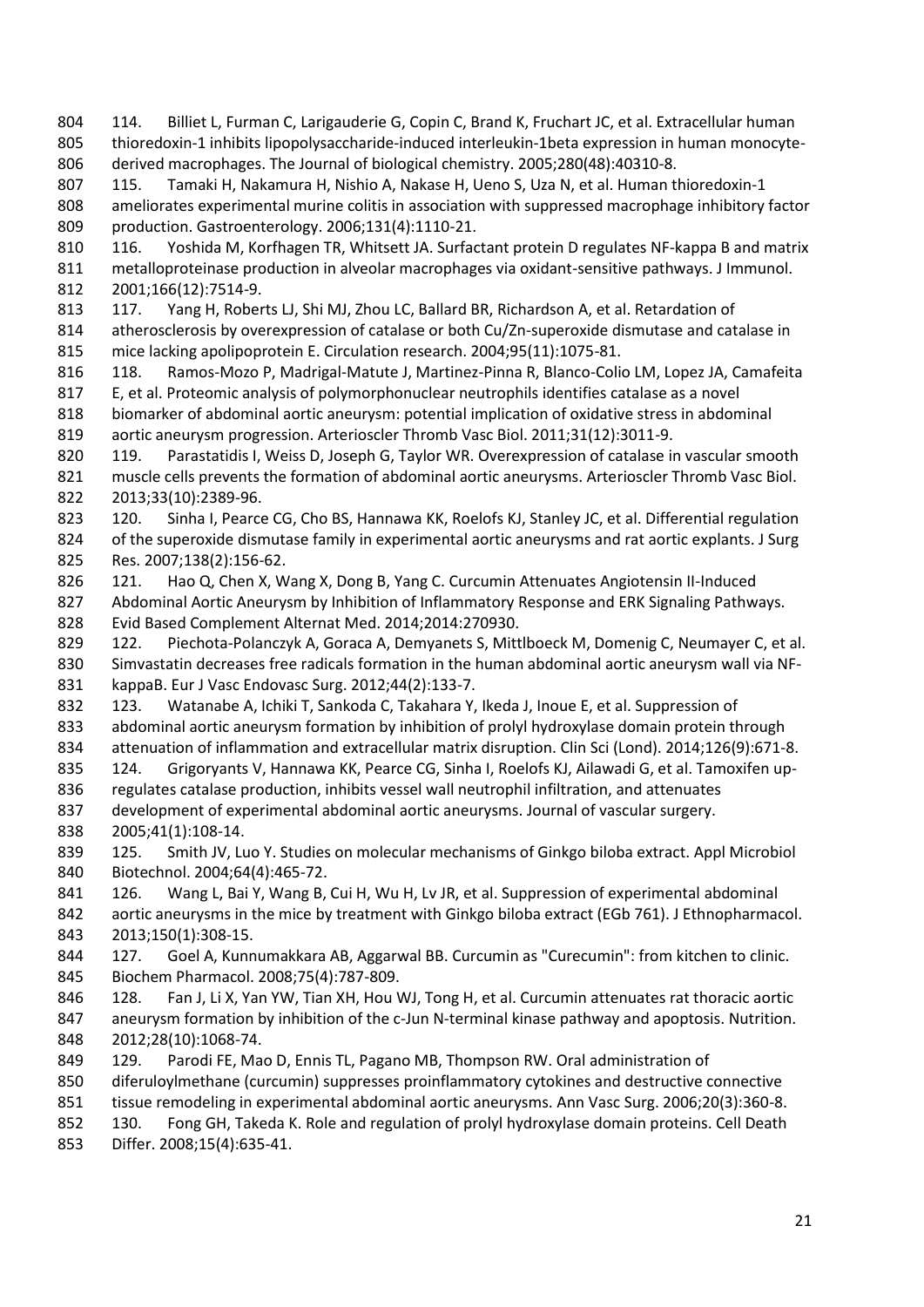131. Dubey RK, Tyurina YY, Tyurin VA, Gillespie DG, Branch RA, Jackson EK, et al. Estrogen and tamoxifen metabolites protect smooth muscle cell membrane phospholipids against peroxidation and inhibit cell growth. Circulation research. 1999;84(2):229-39. 132. Maiellaro-Rafferty K, Weiss D, Joseph G, Wan W, Gleason RL, Taylor WR. Catalase overexpression in aortic smooth muscle prevents pathological mechanical changes underlying abdominal aortic aneurysm formation. Am J Physiol Heart Circ Physiol. 2011;301(2):H355-62. 860 133. Singh U, Devaraj S, Jialal I. Vitamin E, oxidative stress, and inflammation. Annu Rev Nutr. 2005;25:151-74. 134. Moat SJ, Clarke ZL, Madhavan AK, Lewis MJ, Lang D. Folic acid reverses endothelial dysfunction induced by inhibition of tetrahydrobiopterin biosynthesis. Eur J Pharmacol. 2006;530(3):250-8. 135. Verhaar MC, Stroes E, Rabelink TJ. Folates and cardiovascular disease. Arterioscler Thromb Vasc Biol. 2002;22(1):6-13. 136. Daugherty A, Cassis LA. Mouse models of abdominal aortic aneurysms. Arterioscler Thromb Vasc Biol. 2004;24(3):429-34. 137. Gopal K, Nagarajan P, Jedy J, Raj AT, Gnanaselvi SK, Jahan P, et al. beta-Carotene Attenuates Angiotensin II-Induced Aortic Aneurysm by Alleviating Macrophage Recruitment in Mice. PLoS One. 2013;8(6):e67098. 138. Tornwall ME, Virtamo J, Haukka JK, Albanes D, Huttunen JK. Alpha-tocopherol (vitamin E) and beta-carotene supplementation does not affect the risk for large abdominal aortic aneurysm in a controlled trial. Atherosclerosis. 2001;157(1):167-73. 875 139. May JM. How does ascorbic acid prevent endothelial dysfunction? Free Radic Biol Med. 2000;28(9):1421-9. 877 140. Tanaka A, Hasegawa T, Morimoto K, Bao W, Yu J, Okita Y, et al. Controlled release of ascorbic acid from gelatin hydrogel attenuates abdominal aortic aneurysm formation in rat experimental abdominal aortic aneurysm model. Journal of vascular surgery. 2014;60(3):749-58. 880 141. Frankel EN, Waterhouse AL, Kinsella JE. Inhibition of human LDL oxidation by resveratrol. Lancet. 1993;341(8852):1103-4. 142. Martinez J, Moreno JJ. Effect of resveratrol, a natural polyphenolic compound, on reactive oxygen species and prostaglandin production. Biochem Pharmacol. 2000;59(7):865-70. 884 143. Orallo F, Alvarez E, Camina M, Leiro JM, Gomez E, Fernandez P. The possible implication of trans-Resveratrol in the cardioprotective effects of long-term moderate wine consumption. Mol Pharmacol. 2002;61(2):294-302. 144. Csiszar A, Labinskyy N, Podlutsky A, Kaminski PM, Wolin MS, Zhang C, et al. Vasoprotective effects of resveratrol and SIRT1: attenuation of cigarette smoke-induced oxidative stress and proinflammatory phenotypic alterations. Am J Physiol Heart Circ Physiol. 2008;294(6):H2721-35. 890 145. Norata GD, Marchesi P, Passamonti S, Pirillo A, Violi F, Catapano AL. Anti-inflammatory and anti-atherogenic effects of cathechin, caffeic acid and trans-resveratrol in apolipoprotein E deficient mice. Atherosclerosis. 2007;191(2):265-71. 146. Brakenhielm E, Cao R, Cao Y. Suppression of angiogenesis, tumor growth, and wound healing by resveratrol, a natural compound in red wine and grapes. FASEB J. 2001;15(10):1798-800. 147. Palmieri D, Pane B, Barisione C, Spinella G, Garibaldi S, Ghigliotti G, et al. Resveratrol counteracts systemic and local inflammation involved in early abdominal aortic aneurysm development. J Surg Res. 2011;171(2):e237-46. 148. Perez-Vizcaino F, Duarte J, Andriantsitohaina R. Endothelial function and cardiovascular disease: effects of quercetin and wine polyphenols. Free Radic Res. 2006;40(10):1054-65. 149. Wang L, Wang B, Li H, Lu H, Qiu F, Xiong L, et al. Quercetin, a flavonoid with anti- inflammatory activity, suppresses the development of abdominal aortic aneurysms in mice. Eur J Pharmacol. 2012;690(1-3):133-41.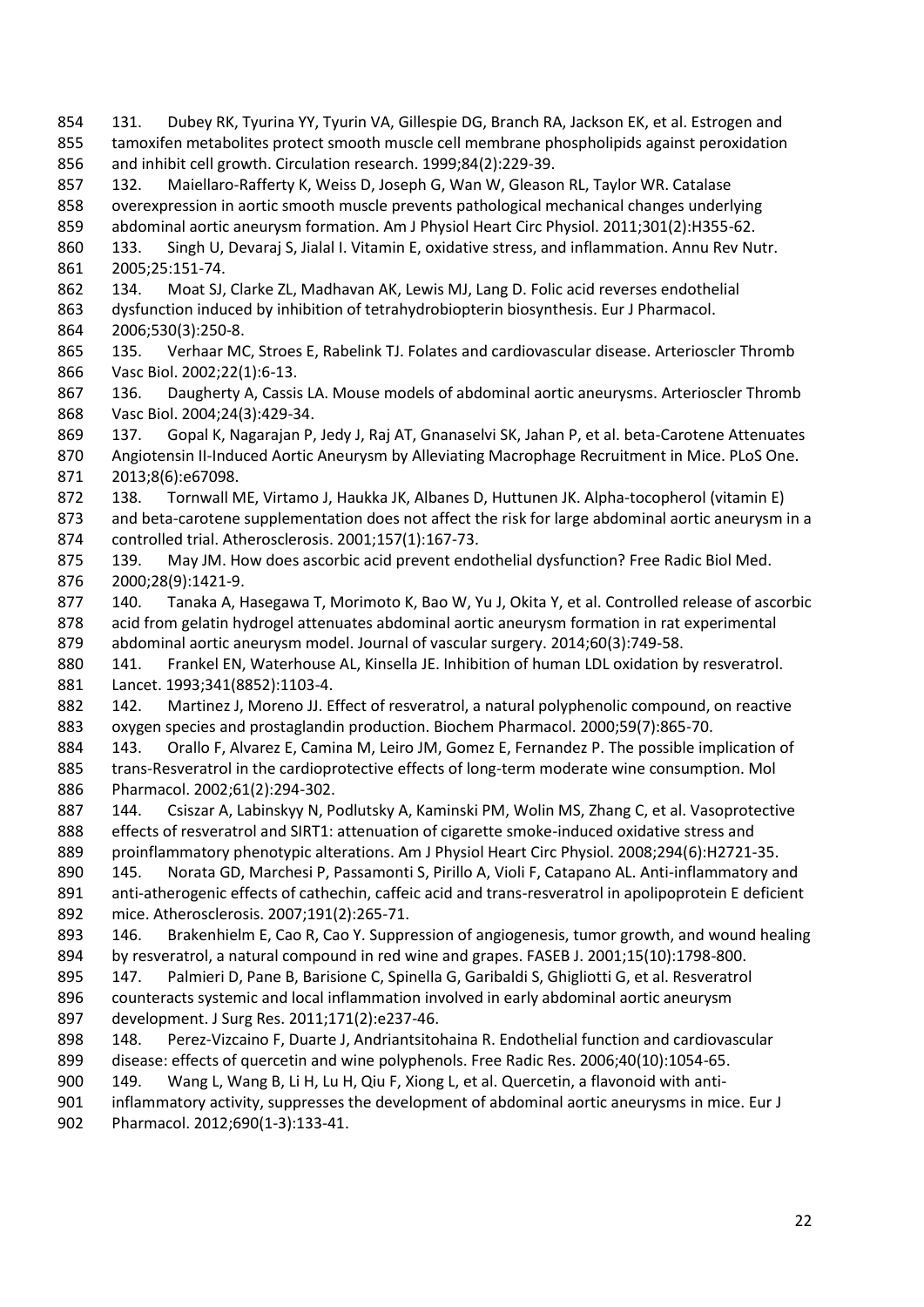| 903<br>904<br>905<br>906<br>907<br>908<br>909<br>910<br>911<br>912<br>913 | Wang L, Cheng X, Li H, Qiu F, Yang N, Wang B, et al. Quercetin reduces oxidative stress and<br>150.<br>inhibits activation of cJun Nterminal kinase/activator protein1 signaling in an experimental mouse<br>model of abdominal aortic aneurysm. Mol Med Rep. 2014;9(2):435-42.<br>Golledge J, Norman PE. Current status of medical management for abdominal aortic<br>151.<br>aneurysm. Atherosclerosis. 2011;217(1):57-63.<br>152.<br>Meijer CA, Stijnen T, Wasser MN, Hamming JF, van Bockel JH, Lindeman JH. Doxycycline for<br>stabilization of abdominal aortic aneurysms: a randomized trial. Ann Intern Med. 2013;159(12):815-<br>23.<br>Sillesen H, Eldrup N, Hultgren R, Lindeman J, Bredahl K, Thompson M, et al. Randomized<br>153.<br>clinical trial of mast cell inhibition in patients with a medium-sized abdominal aortic aneurysm. Br J<br>Surg. 2015;102(8):894-901. |
|---------------------------------------------------------------------------|-----------------------------------------------------------------------------------------------------------------------------------------------------------------------------------------------------------------------------------------------------------------------------------------------------------------------------------------------------------------------------------------------------------------------------------------------------------------------------------------------------------------------------------------------------------------------------------------------------------------------------------------------------------------------------------------------------------------------------------------------------------------------------------------------------------------------------------------------------------------------------------------|
| 914                                                                       |                                                                                                                                                                                                                                                                                                                                                                                                                                                                                                                                                                                                                                                                                                                                                                                                                                                                                         |
| 915                                                                       |                                                                                                                                                                                                                                                                                                                                                                                                                                                                                                                                                                                                                                                                                                                                                                                                                                                                                         |
| 916                                                                       |                                                                                                                                                                                                                                                                                                                                                                                                                                                                                                                                                                                                                                                                                                                                                                                                                                                                                         |
| 917                                                                       |                                                                                                                                                                                                                                                                                                                                                                                                                                                                                                                                                                                                                                                                                                                                                                                                                                                                                         |
| 918                                                                       |                                                                                                                                                                                                                                                                                                                                                                                                                                                                                                                                                                                                                                                                                                                                                                                                                                                                                         |
| 919                                                                       |                                                                                                                                                                                                                                                                                                                                                                                                                                                                                                                                                                                                                                                                                                                                                                                                                                                                                         |
| 920                                                                       |                                                                                                                                                                                                                                                                                                                                                                                                                                                                                                                                                                                                                                                                                                                                                                                                                                                                                         |
| 921                                                                       |                                                                                                                                                                                                                                                                                                                                                                                                                                                                                                                                                                                                                                                                                                                                                                                                                                                                                         |
| 922                                                                       |                                                                                                                                                                                                                                                                                                                                                                                                                                                                                                                                                                                                                                                                                                                                                                                                                                                                                         |
| 923                                                                       |                                                                                                                                                                                                                                                                                                                                                                                                                                                                                                                                                                                                                                                                                                                                                                                                                                                                                         |
| 924                                                                       |                                                                                                                                                                                                                                                                                                                                                                                                                                                                                                                                                                                                                                                                                                                                                                                                                                                                                         |
| 925                                                                       |                                                                                                                                                                                                                                                                                                                                                                                                                                                                                                                                                                                                                                                                                                                                                                                                                                                                                         |
| 926                                                                       |                                                                                                                                                                                                                                                                                                                                                                                                                                                                                                                                                                                                                                                                                                                                                                                                                                                                                         |
| 927                                                                       |                                                                                                                                                                                                                                                                                                                                                                                                                                                                                                                                                                                                                                                                                                                                                                                                                                                                                         |
| 928                                                                       |                                                                                                                                                                                                                                                                                                                                                                                                                                                                                                                                                                                                                                                                                                                                                                                                                                                                                         |
| 929                                                                       |                                                                                                                                                                                                                                                                                                                                                                                                                                                                                                                                                                                                                                                                                                                                                                                                                                                                                         |
| 930                                                                       |                                                                                                                                                                                                                                                                                                                                                                                                                                                                                                                                                                                                                                                                                                                                                                                                                                                                                         |
| 931                                                                       |                                                                                                                                                                                                                                                                                                                                                                                                                                                                                                                                                                                                                                                                                                                                                                                                                                                                                         |
| 932                                                                       |                                                                                                                                                                                                                                                                                                                                                                                                                                                                                                                                                                                                                                                                                                                                                                                                                                                                                         |
| 933                                                                       |                                                                                                                                                                                                                                                                                                                                                                                                                                                                                                                                                                                                                                                                                                                                                                                                                                                                                         |
| 934                                                                       |                                                                                                                                                                                                                                                                                                                                                                                                                                                                                                                                                                                                                                                                                                                                                                                                                                                                                         |
| 935                                                                       |                                                                                                                                                                                                                                                                                                                                                                                                                                                                                                                                                                                                                                                                                                                                                                                                                                                                                         |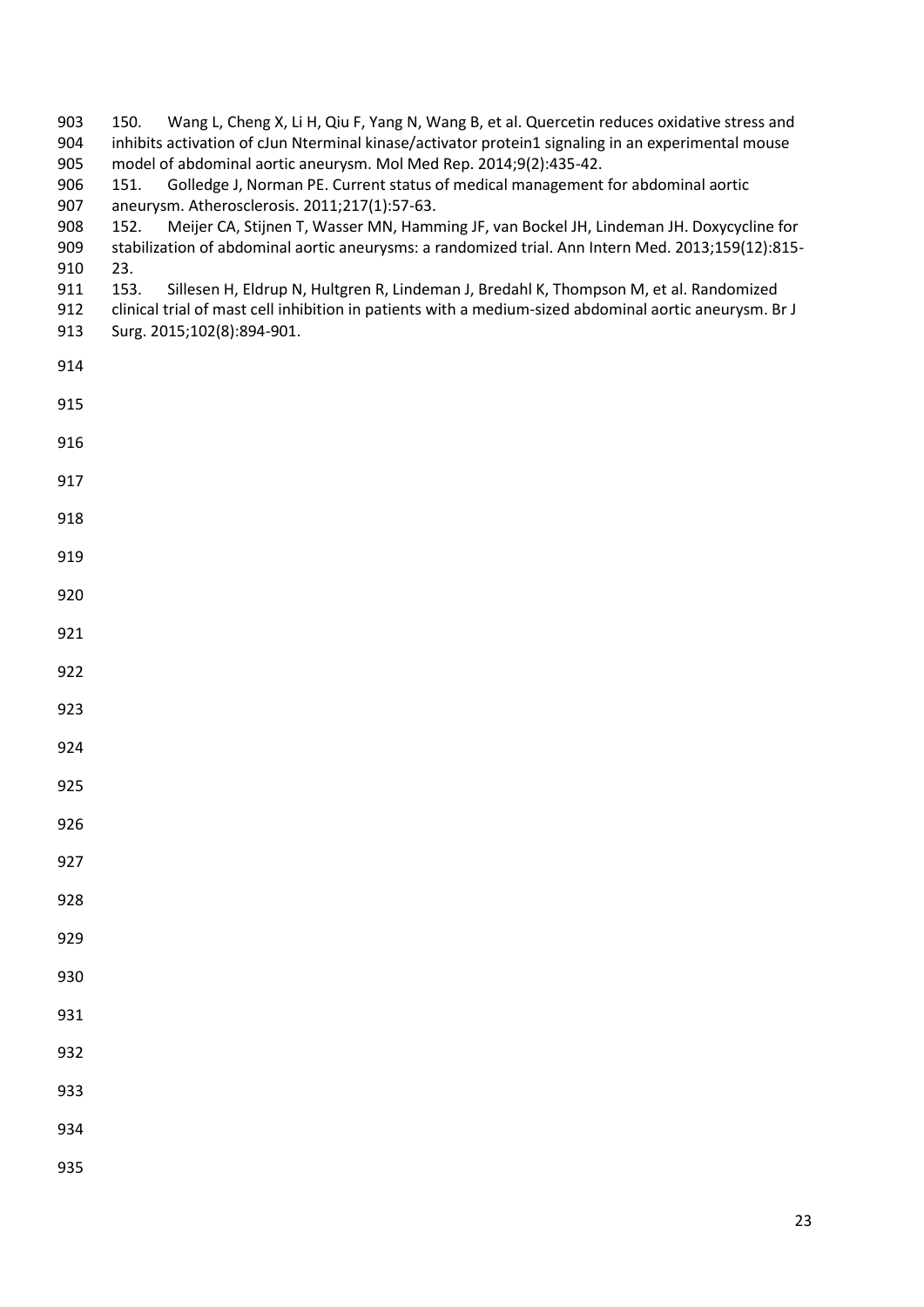- 
- 
- 

## **Figure legends**

## **Figure 1 A Schematic diagram showing the critical balance between oxidants and antioxidants in relation to AAA [modified from [(1)].**

 Endogenous oxidant systems generate reactive oxygen species (ROS) whilst the antioxidants either detoxify or scavenge ROS. A shift in the balance towards increased oxidant activity, leads to excess ROS and resultant oxidative stress. Oxidative stress with associated tissue damage and other pro-aneurysmal factors may result in AAA.

946 Abbreviations: \*may generate ROS, AAA= abdominal aortic aneurysm, COX= cyclooxygenase,

947 ECM= extracellular matrix, LO= lipoxygenase, HO= heme oxygenase, NOS= nitric oxide synthase,

948 NOX= nicotinamide adenine dinucleotide phosphate oxidase, ROS= reactive oxygen species, SOD=

949 superoxide dismutase, TRX= thioredoxin, VSMC= vascular smooth muscle cells, XO= xanthine

oxidase.

## **Figure 2 Overview of the mechanism leading to oxidative stress and potential treatments to limit oxidative stress associated with AAA.**

 AAA risk factors include smoking, male gender, advanced age and family history. Pro-inflammatory agents include Ang II. ROS generating enzymes include eNOS, NOX, XO, LO, COX. ROS degrading 956 systems include SOD and catalase.  $O_2$  is converted to  $O_2^-$  by NOX. SOD inactivates  $O_2^-$  forming 957 H<sub>2</sub>O<sub>2</sub>, and catalase converts H<sub>2</sub>O<sub>2</sub> to H<sub>2</sub>O and O<sub>2</sub>. Under pro-aneurysmal conditions, H<sub>2</sub>O<sub>2</sub> could be 958 converted to 'OH by the Fenton and/or the Haber-Weiss reactions. In addition,  $O_2^-$  then combines 959 with NO produced by eNOS to form the highly reactive ONOO. The increase generation of ROS within the aorta results in oxidative stress which leads to enhance ACE expression which promotes Ang II production and resultant positive feedback activation of more pro-oxidant enzymes. Oxidative stress also promotes mitochondria dysfunction, activates signalling molecules, and potentiates inflammation. It also increases pro-inflammatory cytokine secretion with resultant recruitment of effector immune cells, release of proteases, leading to ECM degradation, VSMC apoptosis and consequent AAA development and progression. Key targets currently under investigation include: 1). 966 Preventing eNOS uncoupling using vitamins, 2). Preventing the production of  $O_2^-$  using NOX- inhibitors, TRX or genetic approaches, 3). Blocking the COX-2 and/or LO pathways using vitamins and NSAID, 4). Enhancing the effect of SOD using SOD mimetics, folic acid and polyphenolics, 5). 969 Applying catalase activators to improve the detoxification of  $H_2O_2$ , 6). Using polyphenolics to inhibit

ROS-induced signalling and 7). Employing vitamins, polyphenolics and NSAID to scavenge ROS and

prevent oxidative stress.

Abbreviations: 5-LO= 5-lipooxygenase, AAA= abdominal aortic aneurysm, ACE= angiotensin

973 converting enzyme, Ang I= angiotensin I, Ang II= angiotensin II, AP-1= activator protein-1, COX=

974 cyclooxygenase, ECM= extracellular matrix, eNOS= endothelial nitric oxide synthase, Erk1/2=

975 extracellular signal-regulated kinase 1/2,  $\text{Fe}^{2+}$  ferrous iron,  $\text{Fe}^{3+}$  ferric iron,  $\text{H}_2\text{O}_2$  hydrogen

976 peroxide, IL-1β= interleukin-1 beta, JNK= c·Jun N·terminal kinase, LO= lipoxygenase, MCP-1=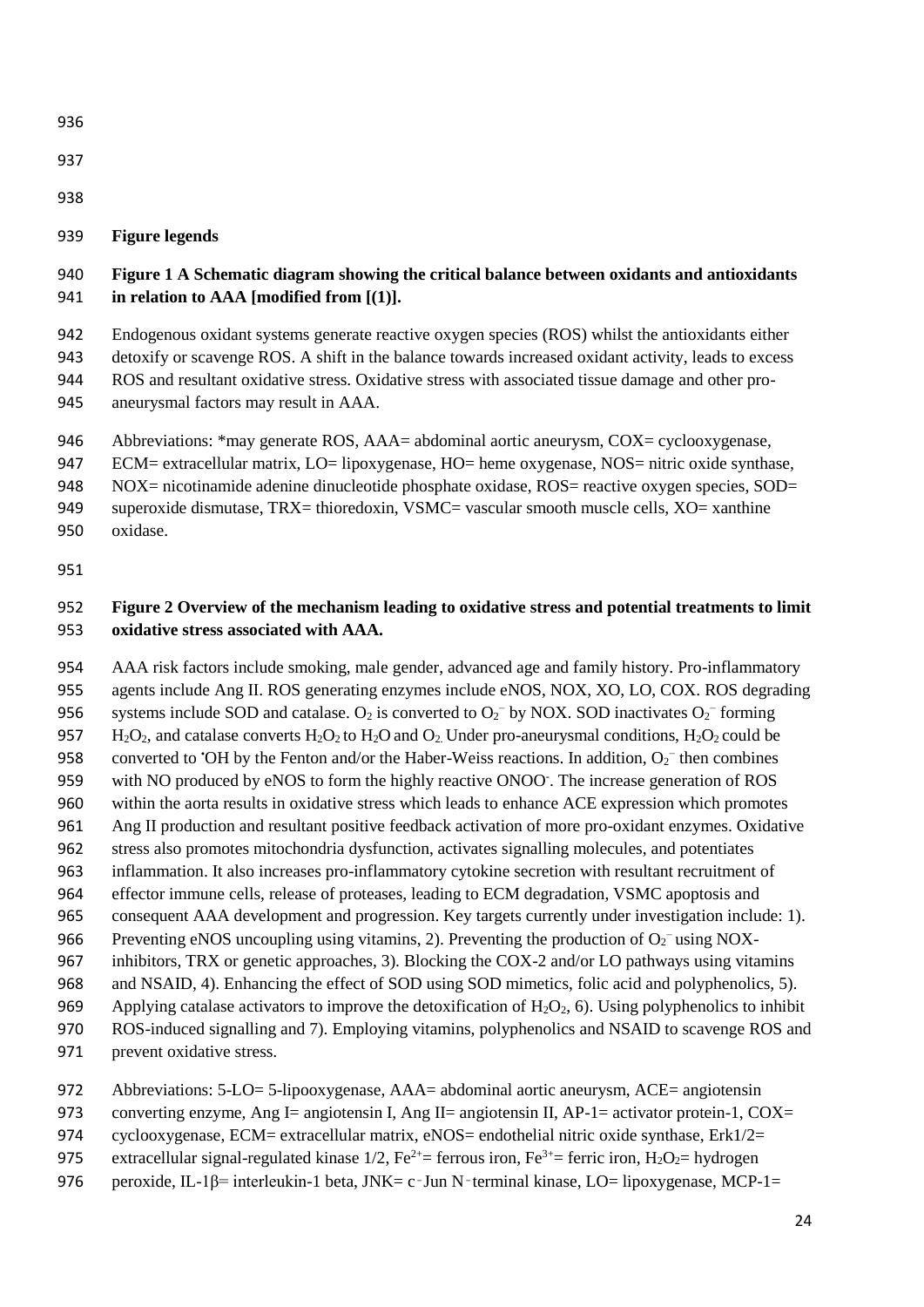| 977<br>978<br>979<br>980<br>981<br>982 | monocyte chemoattractant protein-1, MMP= matrix metalloproteinase, NF- $\kappa\beta$ = nuclear factor kappa<br>beta, NO= nitric oxide, NOS= nitric oxide synthase, NSAIDS= nonsteroidal anti-inflammatory drugs,<br>NOX= nicotinamide adenine dinucleotide phosphate oxidase, $O_2$ = superoxide, 'OH= hydroxyl<br>radical, ONOO <sup>-</sup> = peroxynitrite, ROS= reactive oxygen species, SOD= superoxide dismutase, TNF-<br>$\alpha$ = tumour necrosis factor- $\alpha$ , VSMC= vascular smooth muscle cells, XO= xanthine oxidase. Symbols<br>indicate: $\uparrow$ increase; $\downarrow$ decrease. |
|----------------------------------------|----------------------------------------------------------------------------------------------------------------------------------------------------------------------------------------------------------------------------------------------------------------------------------------------------------------------------------------------------------------------------------------------------------------------------------------------------------------------------------------------------------------------------------------------------------------------------------------------------------|
| 983                                    |                                                                                                                                                                                                                                                                                                                                                                                                                                                                                                                                                                                                          |
| 984                                    |                                                                                                                                                                                                                                                                                                                                                                                                                                                                                                                                                                                                          |
| 985                                    |                                                                                                                                                                                                                                                                                                                                                                                                                                                                                                                                                                                                          |
| 986                                    |                                                                                                                                                                                                                                                                                                                                                                                                                                                                                                                                                                                                          |
| 987                                    |                                                                                                                                                                                                                                                                                                                                                                                                                                                                                                                                                                                                          |
| 988                                    |                                                                                                                                                                                                                                                                                                                                                                                                                                                                                                                                                                                                          |
| 989                                    |                                                                                                                                                                                                                                                                                                                                                                                                                                                                                                                                                                                                          |
| 990                                    |                                                                                                                                                                                                                                                                                                                                                                                                                                                                                                                                                                                                          |
| 991                                    |                                                                                                                                                                                                                                                                                                                                                                                                                                                                                                                                                                                                          |
| 992                                    |                                                                                                                                                                                                                                                                                                                                                                                                                                                                                                                                                                                                          |
| 993                                    |                                                                                                                                                                                                                                                                                                                                                                                                                                                                                                                                                                                                          |
| 994                                    |                                                                                                                                                                                                                                                                                                                                                                                                                                                                                                                                                                                                          |
| 995                                    |                                                                                                                                                                                                                                                                                                                                                                                                                                                                                                                                                                                                          |
| 996                                    |                                                                                                                                                                                                                                                                                                                                                                                                                                                                                                                                                                                                          |
| 997                                    |                                                                                                                                                                                                                                                                                                                                                                                                                                                                                                                                                                                                          |
| 998                                    |                                                                                                                                                                                                                                                                                                                                                                                                                                                                                                                                                                                                          |
| 999                                    |                                                                                                                                                                                                                                                                                                                                                                                                                                                                                                                                                                                                          |
| 1000                                   |                                                                                                                                                                                                                                                                                                                                                                                                                                                                                                                                                                                                          |
| 1001                                   |                                                                                                                                                                                                                                                                                                                                                                                                                                                                                                                                                                                                          |
| 1002                                   |                                                                                                                                                                                                                                                                                                                                                                                                                                                                                                                                                                                                          |
| 1003                                   |                                                                                                                                                                                                                                                                                                                                                                                                                                                                                                                                                                                                          |
| 1004                                   |                                                                                                                                                                                                                                                                                                                                                                                                                                                                                                                                                                                                          |
| 1005                                   |                                                                                                                                                                                                                                                                                                                                                                                                                                                                                                                                                                                                          |
| 1006                                   |                                                                                                                                                                                                                                                                                                                                                                                                                                                                                                                                                                                                          |
|                                        |                                                                                                                                                                                                                                                                                                                                                                                                                                                                                                                                                                                                          |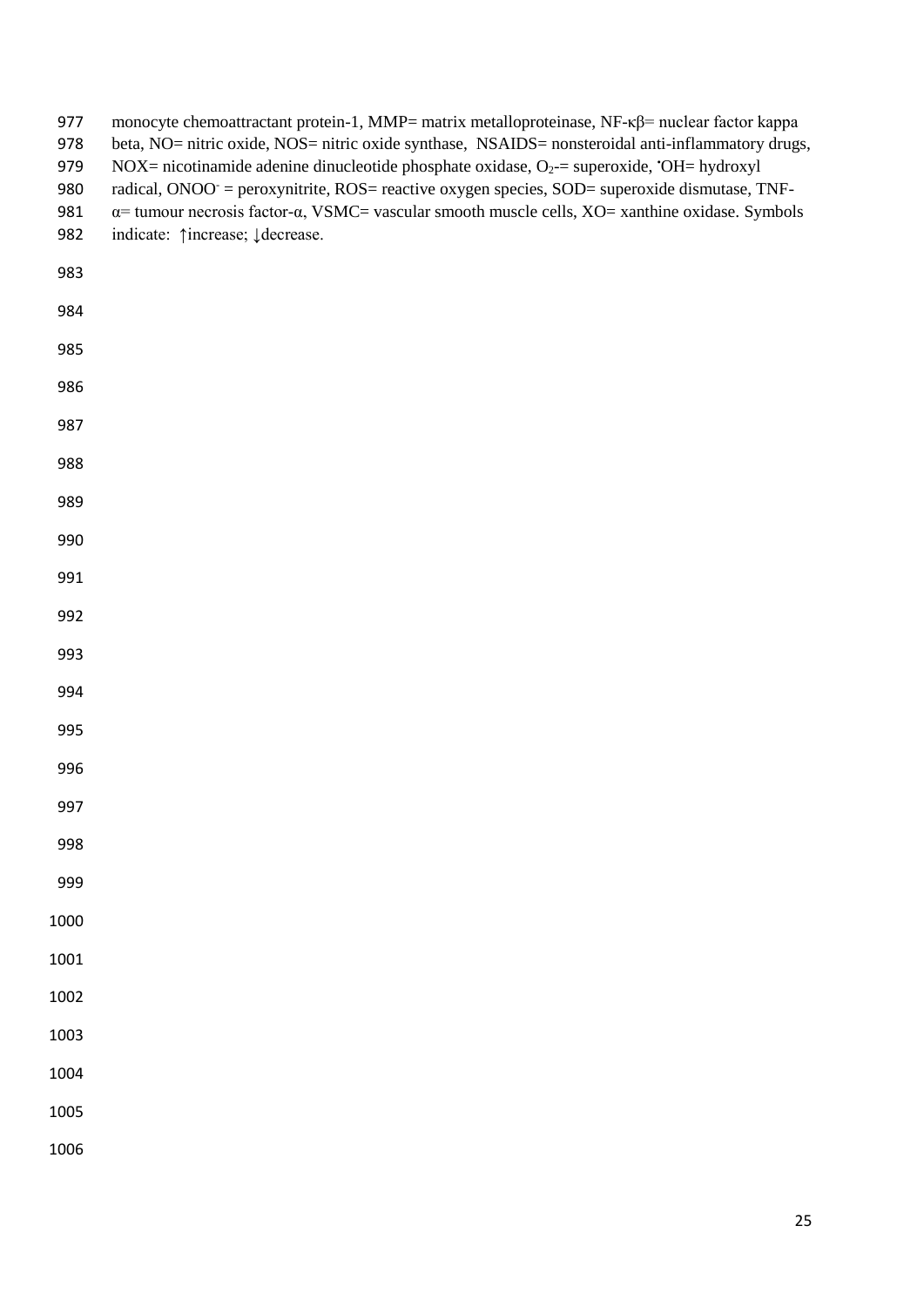- 1008
- 1009
- 1010 **Tables**
- 1011 **Table 1** Overview of studies assessing the lipoxygenase pathway in AAA

| <b>Therapies</b>                                      | <b>Key findings</b>                                                                                                                                                                                           | <b>AAA</b> model                                                                        | Reference |
|-------------------------------------------------------|---------------------------------------------------------------------------------------------------------------------------------------------------------------------------------------------------------------|-----------------------------------------------------------------------------------------|-----------|
| <b>BLT1</b> inhibition<br>(genetic).                  | Inhibition of the 5-LO metabolite, LTB4<br>mediated-inflammation. Decreased MMP-2<br>and -9 expression. Decreased inflammatory<br>cell infiltrate and decreased AAA<br>formation.                             | Ang II-infused<br>Apo $E^{-/-}$ mouse<br>model of AAA.                                  | (72)      |
| 5-LO inhibition<br>(genetic and<br>pharmacological).  | Decreased MMP-9 activity and effector<br>immune cell recruitment. 71% (genetic)<br>and 54% (pharmacological) reduction in<br>aortic dilatation.                                                               | Elastase perfused-<br>and Ang II-infused<br>Ldlr <sup>-/-</sup> mouse<br>models of AAA. | (67)      |
| None.                                                 | Upregulated 5-LO, FLAP, and LTC4S<br>transcripts in aneurysmal aorta compared<br>with non-aneurysmal control aortas.                                                                                          | Human.                                                                                  | (74)      |
| 5-LO inhibition<br>genetic deletion).                 | Decreased MMP-2 and MIP-1 $\alpha$ expression.<br>Decreased AAA incidence.                                                                                                                                    | Cholate fed Apo $E^{-/-}$<br>mice.                                                      | (66)      |
| <b>BLT1</b> inhibition<br>(pharmacological)           | Diminished macrophage accumulation,<br>decreased incidence of AAA when<br>administered at the same time as Ang II,<br>but no significant effect on AAA size when<br>administered 14 days after AAA induction. | Ang II-infused<br>Apo $E^{-/-}$ mouse<br>model of AAA.                                  | (68)      |
| <b>Generalised ROS</b><br>inhibition<br>(endaravone). | Decreased MMP-2, MMP-9, and ROS<br>expression. Reduced AAA formation<br>(when administered from the onset of AAA<br>induction), and expansion (when<br>administered to already established AAAs).             | Combined elastase-<br>induced and CaCl <sub>2</sub> -<br>induced rat models<br>of AAA.  | (71)      |
| 5-LO inhibition<br>(genetic and<br>pharmacological).  | No significant effect on aortic media<br>inflammation or AAA development in 5-<br>LO deficient mice or mice administered<br>FLAP inhibitor (MK-0591).                                                         | Ang II-infused<br>$ApoE^{-/-}$ mouse<br>model of AAA.                                   | (73)      |
| None.                                                 | No association between 7 single nucleotide<br>polymorphisms in ALOX5AP, the gene<br>encoding FLAP with human AAA.                                                                                             | Human.                                                                                  | (76)      |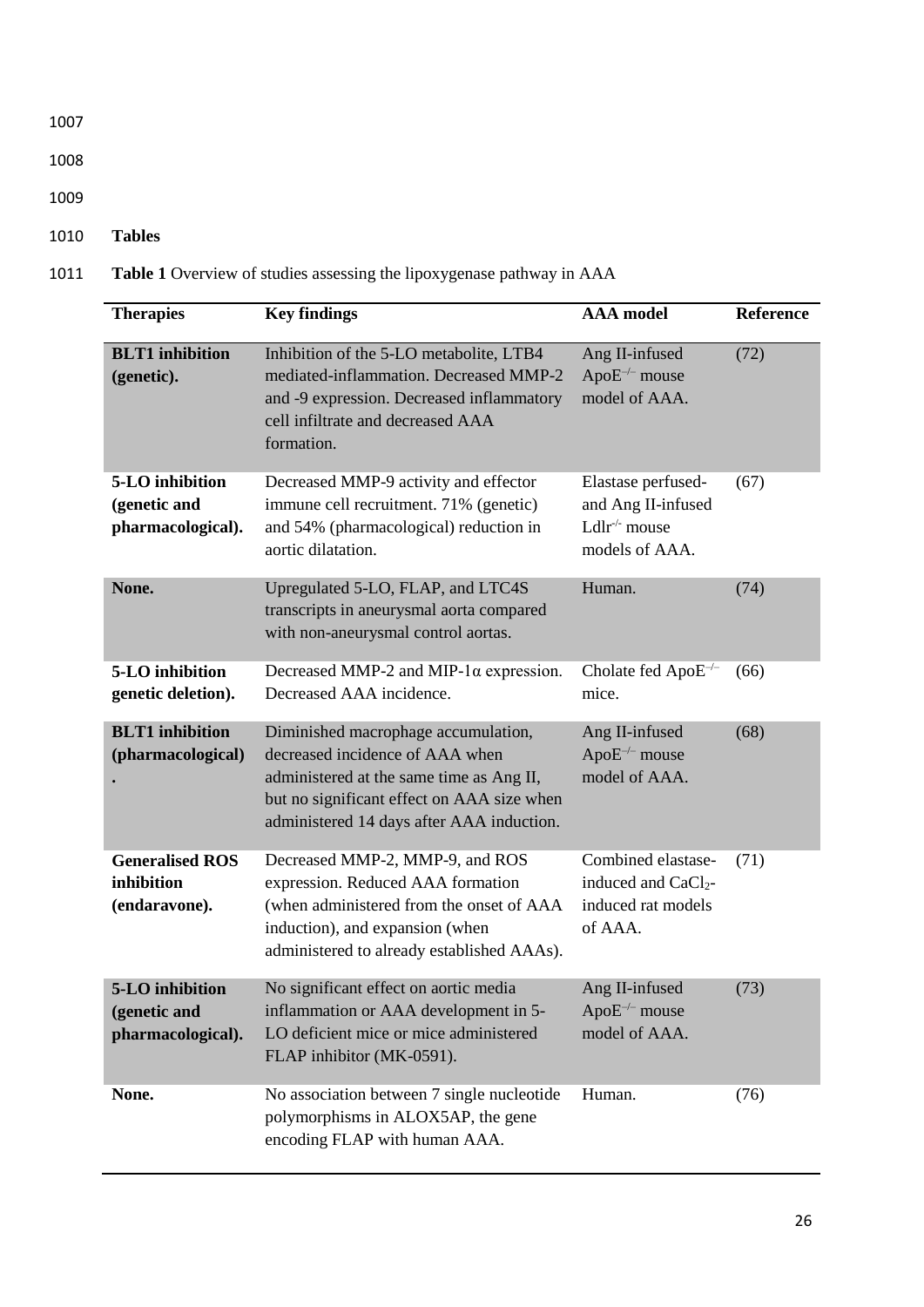- 1012 Abbreviations: 5-LO= 5-lipooxygenase, Ang II= angiotensin-II, Apo $E^{-/-}$  = apolipoprotein E-deficient, 1013 BLT1= leukotriene B4 receptor-1, FLAP= 5-LO activating protein, CaCl<sub>2</sub>= calcium chloride, Ldlr<sup>-/-</sup> = 1014 low density lipoprotein receptor knockout, LTB4= leukotriene B4, LTC4S= leukotriene C4 synthase, 1015 MIP= macrophage inflammatory protein, MMP== matrix metalloproteinase, ROS= reactive oxygen
- 1016 species.
- 1017 **Table 2** Studies assessing the association of the cyclooxygenase pathway with AAA

| <b>Therapies</b>                               | <b>Key findings</b>                                                                                                                                                                 | <b>AAA</b> model                                       | <b>Reference</b>      |
|------------------------------------------------|-------------------------------------------------------------------------------------------------------------------------------------------------------------------------------------|--------------------------------------------------------|-----------------------|
| <b>COX-2</b> inhibition<br>(pharmacological).  | Decreased incidence and<br>severity of AAA.                                                                                                                                         | Ang II-infused<br>mouse model of<br>AAA.               | (82) (84)<br>(85)     |
| <b>COX-2</b> inhibition<br>(genetic deletion). | Decreased MCP-1, MIP-1 $\alpha$<br>expression. Decreased<br>macrophage infiltration.<br>Decreased AAA formation.                                                                    | Ang II-infused<br>mouse model of<br>AAA.               | (81)                  |
| <b>COX-2</b> inhibition<br>(genetic deletion). | No significant effect on AAA<br>incidence.                                                                                                                                          | Ang II-infused<br>Apo $E^{-/-}$ mouse<br>model of AAA. | (83)                  |
| <b>COX-2</b> inhibition<br>(pharmacological).  | Decreased MMP-9 expression<br>and decreased AAA<br>development.<br>Decreased PGE2 and MMP-9<br>expression. Decreased<br>inflammatory cell infiltration.<br>Decreased AAA expansion. | Elastase-induced rat<br>model of AAA.                  | (86)<br>$(87)$ $(88)$ |
| <b>COX-2</b> inhibition<br>(pharmacological).  | Decreased MMP-9 expression<br>but no significant effect on<br>AAA expansion.                                                                                                        | Elastase-induced rat<br>model of AAA.                  | (89)                  |
| <b>None</b>                                    | Significant reduction in AAA<br>growth in patients on NSAIDS<br>compared to patients without<br><b>NSAIDS.</b>                                                                      | Human case-control<br>study.                           | (80)                  |

- 1019 Abbreviations: Ang II= angiotensin-II, Apo $E^{-/-}$  = apolipoprotein E-deficient, COX-2=<br>1020 cyclooxygenase-2, MCP= monocyte chemoattractant protein, MIP= macrophage inflan
- cyclooxygenase-2, MCP= monocyte chemoattractant protein, MIP= macrophage inflammatory
- 1021 protein, MMP= matrix metalloproteinase, NSAIDS= nonsteroidal anti-inflammatory drugs, PGE2=<br>1022 prostaglandin E-2, VSMC= vascular smooth muscle cell.
- prostaglandin E-2, VSMC= vascular smooth muscle cell.
- 1023

1024

1025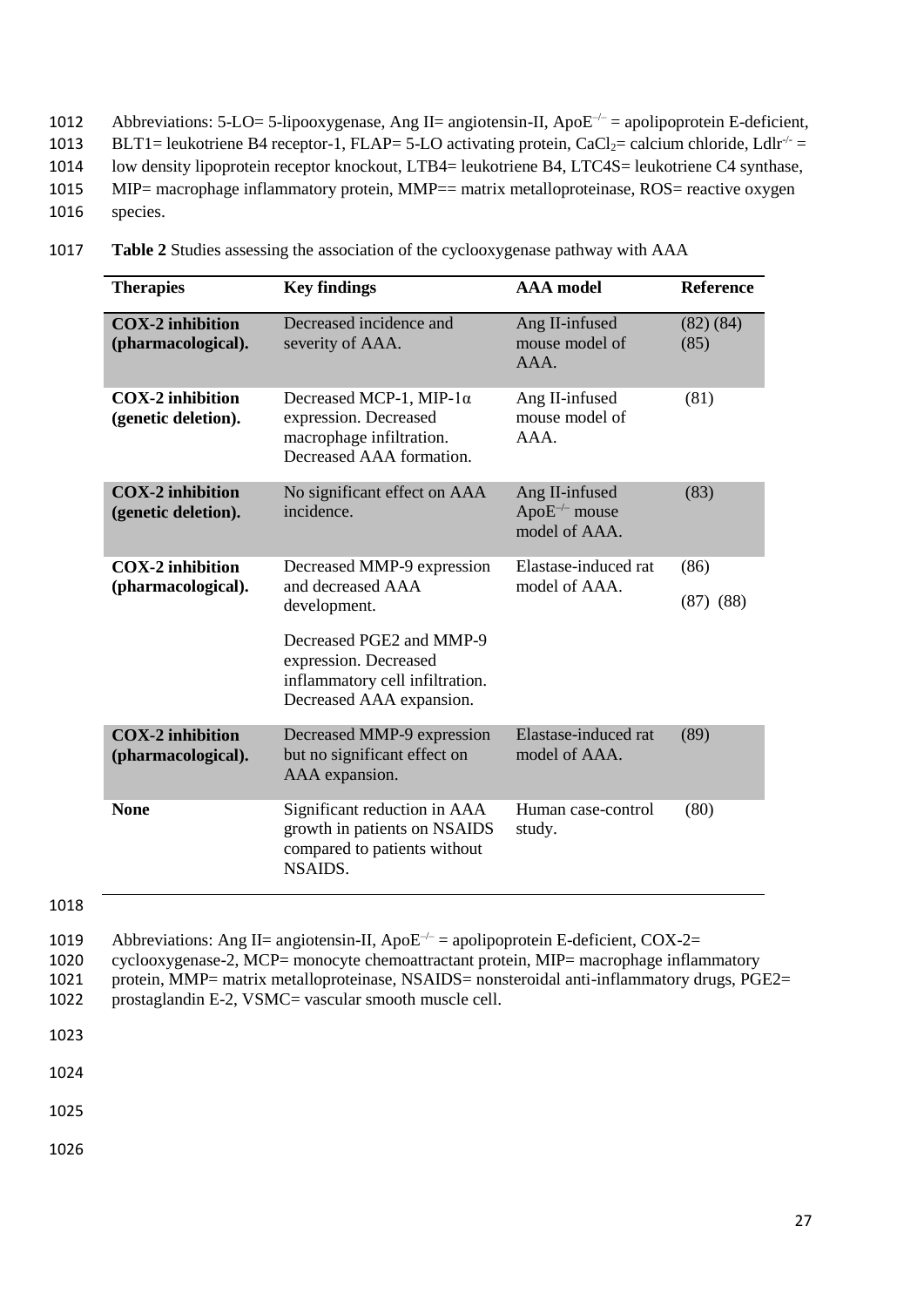- 1027
- 1028

1030 **Table 3** Overview of studies assessing the effects of medications known to affect NOS and/or direct 1031 NOS inhibition in AAA

| <b>Therapies</b>                             | <b>Key findings</b>                                                                                                                                                                            | <b>AAA</b> model                                                                   | Reference                    |
|----------------------------------------------|------------------------------------------------------------------------------------------------------------------------------------------------------------------------------------------------|------------------------------------------------------------------------------------|------------------------------|
| <b>Simvastatin</b>                           | Decreased MMP-9, MMP-3, and<br>$NF$ - $\kappa\beta$ expression. Increased<br>TIMP-1 expression. Decreased<br>AAA formation.                                                                    | Elastase-induced<br>mouse model of<br>AAA.                                         | (147)<br>(Steinmetz<br>2005) |
| <b>Simvastatin</b>                           | Decreased macrophage<br>infiltration. No significant effect<br>on AAA diameter.                                                                                                                | Ang II-infused<br>Apo $E^{-/-}$ and Ldlr <sup>-/-</sup><br>mouse models of<br>AAA. | (153)<br>(Golledge<br>2010)  |
| Fenofibrate                                  | Decreased inflammatory cell and<br>cytokine expression. Decreased<br><b>VSMC</b> apoptosis. Decreased<br>AAA development.                                                                      | Ang II-infused<br>Apo $E^{-/-}$ and Ldlr <sup>-/-</sup><br>mouse models of<br>AAA. | (105)<br>(120)               |
| iNOS inhibition<br>(genetic).                | Decreased MMP-9, MMP-2, and<br>NO expression. Decreased AAA<br>formation.                                                                                                                      | $CaCl2-induced$<br>mouse model of<br>AAA.                                          | (18)                         |
| <b>H4B</b> and eNOS<br>inhibition (genetic). | Increased MMP-9, MMP-2<br>expression. Increased<br>macrophage infiltration.<br>Increased AAA formation. Folic<br>acid administration blocked the<br>AAA promoting effect of H4B<br>deficiency. | Ang II-infused<br>mouse model of<br>AAA.                                           | (94)                         |
| eNOS upregulation<br>(pharmacological).      | Decreased ECM degradation.<br>Decreased macrophage<br>infiltration. Decreased $O_2^-$<br>production. Decreased AAA<br>expansion.                                                               | Ang II-infused<br>mouse model of<br>AAA.                                           | (95)                         |

1032

1033 Abbreviations: Ang II= angiotensin-II, Apo $E^{-/-}$  = apolipoprotein E-deficient, CaCl<sub>2</sub>= calcium

1034 chloride, ECM= extracellular matrix, eNOS= endothelial nitric oxide synthase, H4B=

1035 tetrahydrobiopterin, iNOS= inducible nitric oxide synthase,  $L \frac{d}{dr}$  = low density lipoprotein receptor

1036 knockout, MMP= matrix metalloproteinase, NF-κβ= nuclear factor kappa beta, NO= nitric oxide,